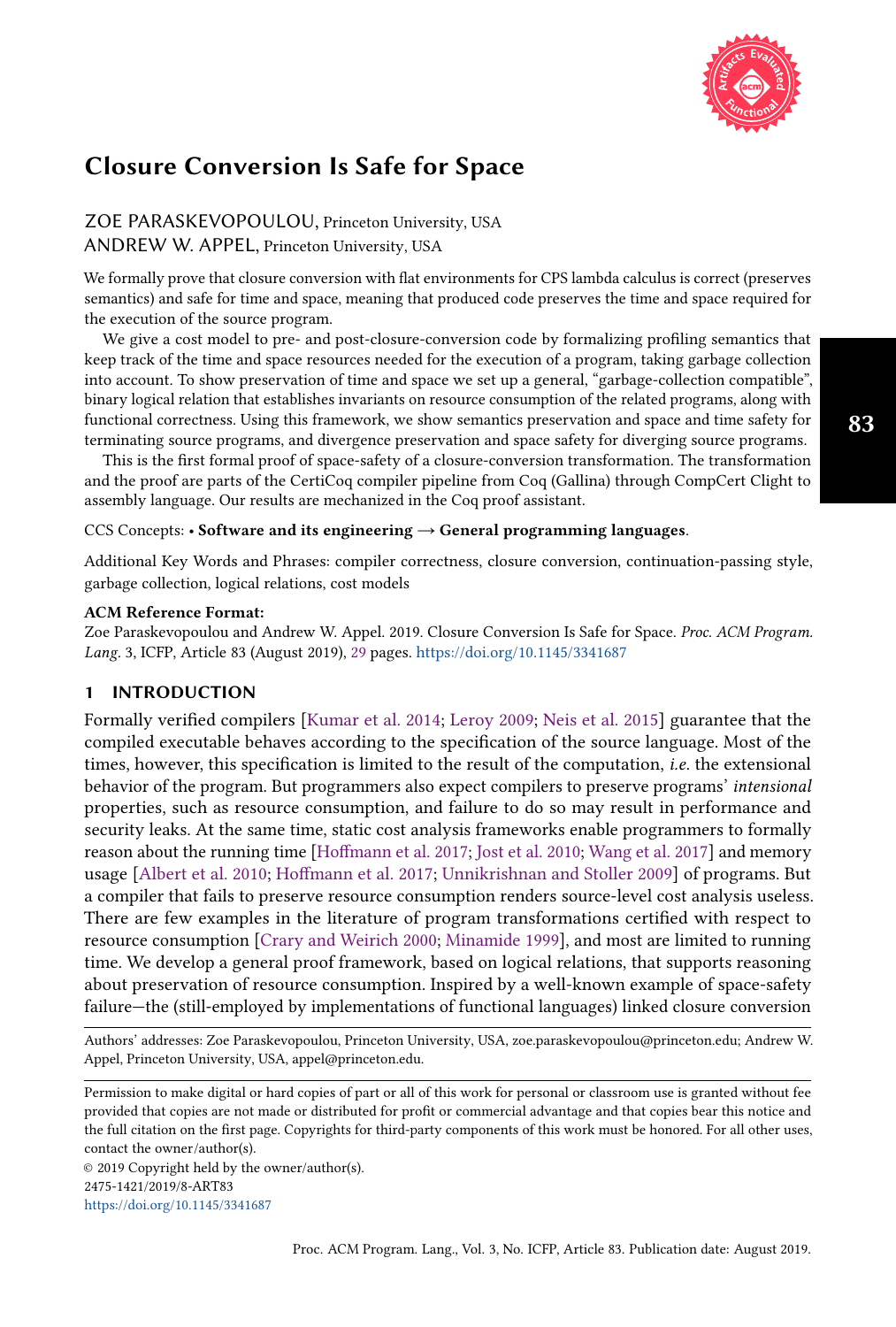algorithm–we apply our framework to show that flat closure conversion is safe with respect to both time and space.

Closure conversion is used to implement static scoping in languages with nested functions: a program with nested lambdas that may reference variables nonlocal to their definition is transformed to a flat-scope program in which lambdas do not have free variables, and are packaged together with their environment, that contains the values of their free variables, to form a *closure*. Designers of optimizing compilers try to optimize the closure data structures for creation time, access depth of variables, and space usage, and a standard optimization technique is to share parts of the closure environment across multiple closures. If a closure, however, contains variables of different future lifetimes (some of which may be pointers to large data structures) then the garbage collector cannot reclaim the data until the entire closure-pair is no longer accessible; this can increase the program's memory use by an amount not bounded by any constant factor [\[Appel 1992\]](#page-27-4). Closure conversion that does not increase the space (respectively, time) usage of a garbage-collected program (by more than a constant factor per program) is called *safe for space* (respectively, safe for time). In fact, shared environment representations that may leak space are still employed: the JavaScript V8 engine's environment sharing strategy, based on linked environment representations, is not safe for space [\[Egorov 2012\]](#page-27-5). Standard flat closures are safe for space, but not necessarily optimal for creation time. More efficient safe-for-space closure conversion algorithms exist [\[Shao and Appel](#page-28-7) [1994,](#page-28-7) [2000\]](#page-28-8), but no one has attempted to formally reason about space safety of closure conversion.

The difficulty is, to reason formally about space consumption in garbage-collected programs, it is not enough to account for the allocated heap cells during execution. One must explicitly reason about the number of cells simultaneously live in the heap at any point during the execution of the source program, and show that this is preserved by the transformed program. [Minamide](#page-28-6) [\[1999\]](#page-28-6) employs this technique to prove space preservation of the CPS transformation. Using a simulation argument, he shows that the maximum size of the reachable heap, i.e. the ideal amount of space required for a program's execution, is preserved by the transformation. In closure conversion this is more challenging as it changes the shape of a program's heap data structures and lifetime much more than CPS conversion. Furthermore, we are aiming at not just showing that the ideal space usage is preserved, but also connecting the idealized space usage (reflected in our source cost model) with a target cost model that is closer to the actual implementation. We achieve that that by accounting for the size of the whole heap (not just its reachable part) and explicitly modeling calls to the garbage collector.

Our proof uses a standard technique in proving semantic preservation: logical relations. The main technical novelty is that in our logical relation we impose pre- and postconditions on the related programs. We use them to establish the (time and space) resource bounds simultaneously with functional correctness, by showing that the input and output programs of the transformation inhabit the logical relation. We overcome several technical difficulties associated with logical relations. The presence of garbage collection complicates Kripke monotonicity, which states that whenever two values are related, they remain related for future states of a program's execution. Invoking a garbage collector causes heaps to not only grow during execution, but also shrink and become renamed (in the case of copying garbage collectors). We overcome this by explicitly quantifying over all future heaps in our logical relation definitions (as is common in Kripke logical relations) for the right notion of "future". We also explain why pre- and postcondition monotonicity (which in Hoare logic enables compositional reasoning with the use of weakening, strengthening, and frame rules) does not hold directly for our logical relations, and how it is possible to restore it. Finally, we show how our logical relation can be used to prove that divergence and space consumption of diverging programs is preserved (a program can run indefinitely in a bounded memory).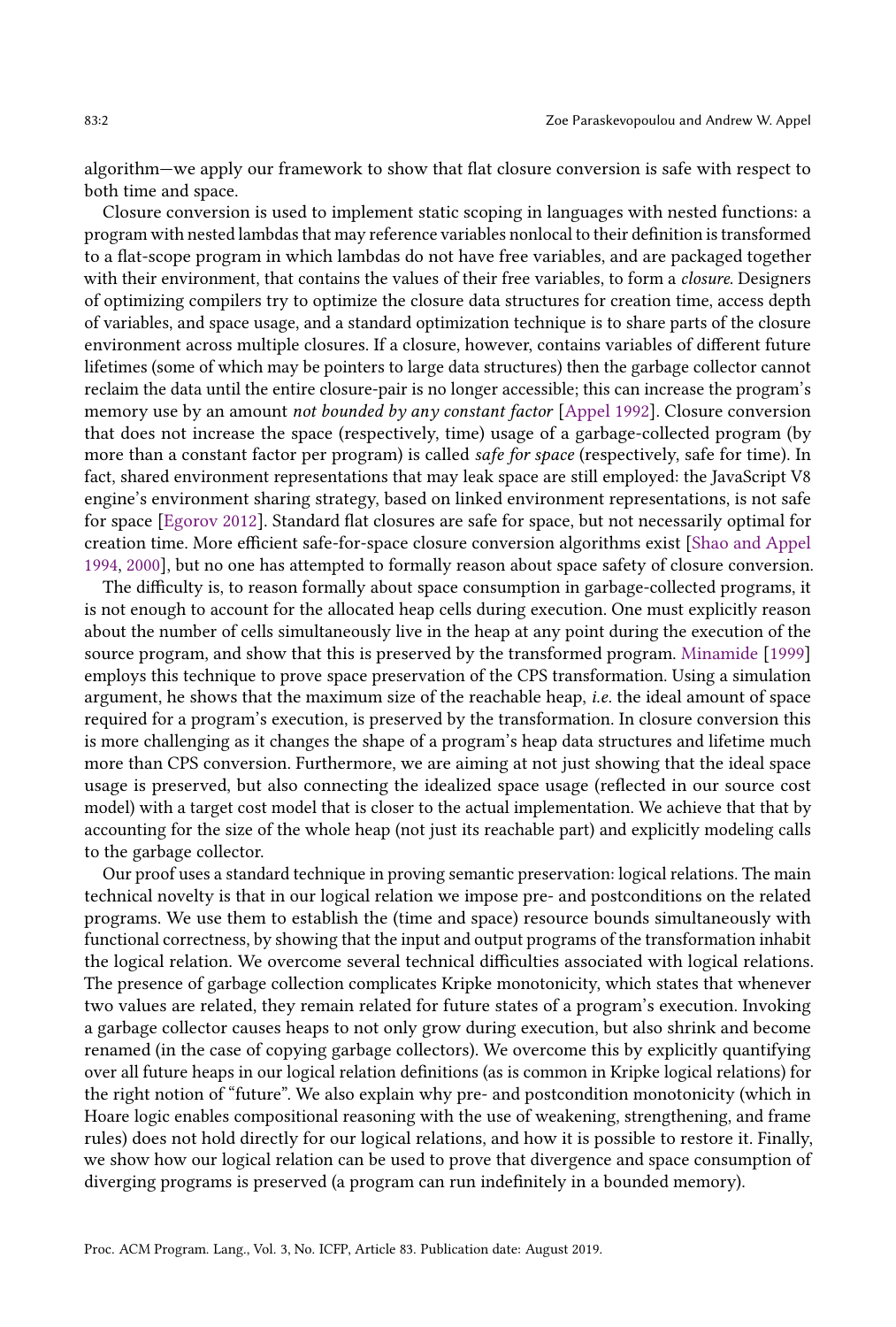### Contributions.

- Our general framework, based on step-indexed logical relations, establishes intensional relational properties of programs simultaneously with semantic preservation. This technique is compatible with both garbage collection and divergent source programs, two aspects that cannot be handled by traditional logical relations and require complex machinery.
- We define time and space profiling semantics for CPS  $\lambda$ -calculus, for code before and after closure conversion. Our "idealized" source cost model is appropriate for programmers to reason about the consumption of their programs, whereas the target cost model is closer to the implementation of the language.
- With these tools, we formally prove that flat closure conversion is correct and safe for time and space. To the best of our knowledge, this is the first formal proof of space-safety of a closure conversion transformation. Our results are all mechanized in the Coq proof assistant. The CPS intermediate representation and the closure conversion transformation are parts of the CertiCoq compiler [\[Anand et al. 2017\]](#page-27-6), an extraction pipeline from Coq to C. [1](#page-2-0)

All the phases of CertiCoq–from Coq abstract-syntax trees to assembly language–are verified for functional correctness, or in the process of being verified. Our closure-conversion correctness proof composes with correctness proofs of the other phases.<sup>[2](#page-2-1)</sup>

The rest of the paper is structured as follows. In section [2](#page-2-2) we give an overview of closure conversion and different closure environment representations, explaining why linked environments fail to preserve asymptotic complexity. In sections [5](#page-9-0) and [6](#page-12-0) we give the formal definition of the language, its semantics, and the closure-conversion transformation. In section [7,](#page-14-0) we describe our logical relation framework and in section [8](#page-21-0) we apply it to prove correctness of the closure conversion transformation. We conclude with related and future work (sections [9](#page-25-0) and [10\)](#page-26-0).

# <span id="page-2-2"></span>2 CLOSURE REPRESENTATION

In functional languages like ML, nested functions can access variables that are nonlocal to their definition but are formal parameters or local definitions of an enclosing function. To implement accesses to nonlocal variables, compilers employ a closure-conversion transformation [\[Appel and](#page-27-7) [Jim 1989;](#page-27-7) [Kelsey and Hudak 1989\]](#page-28-9), in which the environment of each function, represented as a record, is passed as an extra parameter and free-variable accesses are compiled to accesses to the environment parameter. Function values are represented as closures, i.e. pairs of a code pointer and the environment. At application time the code and the environment components are projected out of the pair and the latter is passed as an argument to the former.

The representation of closure environments is crucial to the design of a closure conversion algorithm. Several closure representations have been proposed, each of them trying to optimize metrics such as space consumption, number of accesses to the environment, and closure creation time [\[Keep et al.](#page-28-10) [2012;](#page-28-10) [Shao and Appel 1994,](#page-28-7) [2000\]](#page-28-8). However, the choice of representation may affect the space-safety of a program.

## 2.1 Flat Closure Representation

In the flat representation of closures [\(Figure 1b\)](#page-3-0), the environment of each function is a record that contains exactly the values of the function's free variables.

Execution time. The time overhead of flat closure conversion consists of the time needed to allocate the closure environment and pair upon each function definition, which is proportional

<span id="page-2-0"></span><sup>&</sup>lt;sup>1</sup>Our development is also available as a standalone artifact [\(https://github.com/zoep/safe-for-space\)](https://github.com/zoep/safe-for-space).

<span id="page-2-1"></span><sup>&</sup>lt;sup>2</sup>The other phases are not (yet) proved safe-for-space; the framework outlined in this paper shows one method by which that could be done.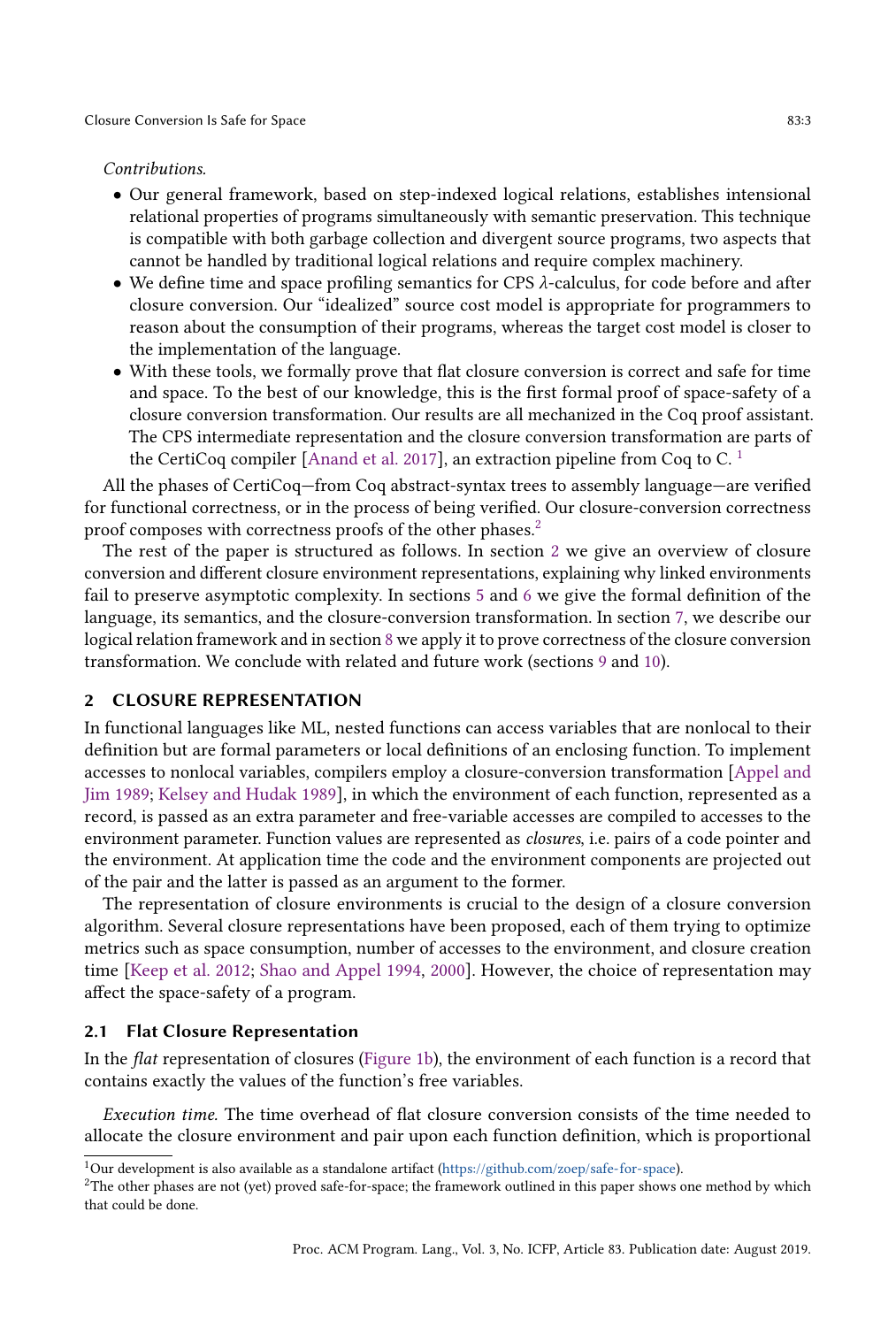<span id="page-3-0"></span>

(a) Program with nested scopes

(b) Flat-closure representation

(c) Linked-closure representation

Fig. 1. Flat and linked closure representations. Linked closures appear to save space; for example, the flat closure environment for h is three words  $(x, y, u)$  but the linked representation is just one word. But linked closures are not safe for space; suppose k is live but  $q$  is not, then with flat closures w is garbage-collectible but with linked closures w is still reachable. If w is the root of a large data structure, this is significant.

to some constant amount plus the size of the function's environment, and the time needed for fetching free-variable values from the environment, which in flat environments is always constant. Since the size of the environment is the number of free variables in the function's body, the total overhead cannot exceed the consumption of the source times a factor proportional to the size of the source program.

In the above analysis, we implicitly assume that, in the source cost model, function definitions incur constant cost. As we will describe in section [5,](#page-9-0) in our source cost model, function definitions incur time proportional to the number of their free variables, that allows us to establish a more precise bound on the running time of the target.

Execution space. To reason about the space overhead, we must think about the amount of live space in the heap of the closure converted program. For each function definition, the code explicitly constructs an environment and stores it in the heap, which takes up space proportional to the number of free variables in the function. But also, storing the values of free variables in the environment record keeps them alive during the execution of the function for at least as long as the environment pointer is live, which is at most when the function exits. This might be past the variable's original lifetime, i.e. its last use within its scope, and therefore it prevents the garbage collector from reclaiming the space. Notice, however, that the lifetime of any variable cannot become extended beyond the lifetime of the function in which it was originally used (CPS functions never return). Since these variables are live in the source program when the function started executing (but they can be reclaimed sooner), the overhead in the live space of the target program cannot exceed the amount of allocation that happens until the next function call, which is proportional to the size of the function body. Hence, the overhead is upper-bounded by the size of the program.

## 2.2 Linked Closure Representation

In the flat environments in [Figure 1b,](#page-3-0) free variables x, y and z appear multiple times. This increases both the time and the space that the program consumes: when creating environments for nested functions the values of their free variables must be copied from the environment of the immediately enclosing function to the newly constructed environment and, in addition, these environments can be live in the heap, simultaneously holding multiple copies of the same value.

The linked closure representation attempts to avoid this by introducing pointers from the environments of nested functions to the environments of the immediately enclosing functions.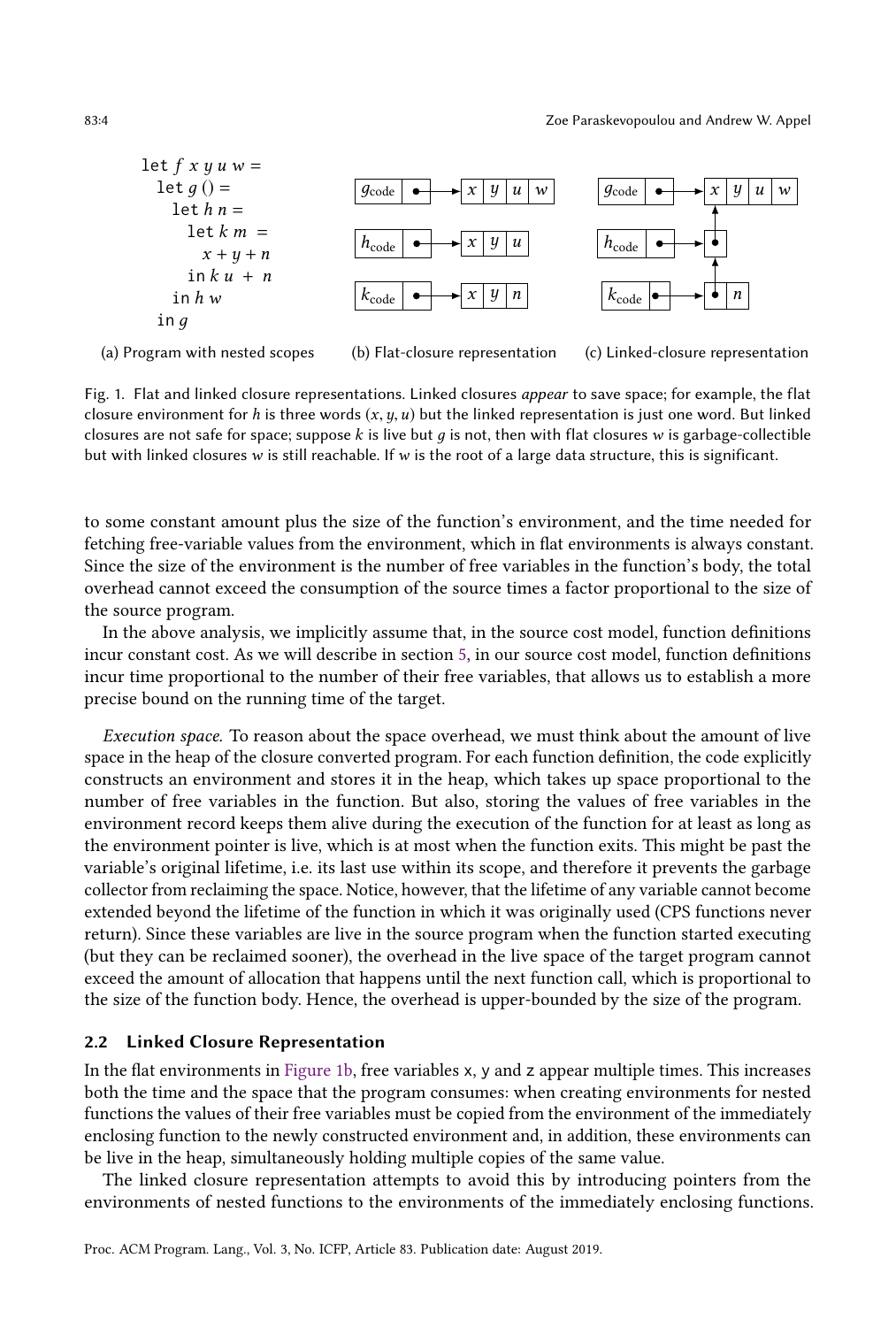When function  $k$  is nested within function  $h$ , the linked closure for  $k$  contains (locally) only the variables free in  $k$  but not in  $h$ , and points to  $h$ 's environment for the remaining free variables of  $k$ .

Although this representation might save time and space through sharing of free variables across function environments, it is not safe for space. In particular, any closure at some nesting depth can access the closure environments of the all the enclosing functions. This extends lifetime of variables across function calls, and can introduce memory leaks.

Figure [2](#page-4-0) shows an example adapted from [Appel](#page-27-4) [\[1992\]](#page-27-4). The function double n creates a list that repeats 0, n times, then it returns a function that computes the length of the list and that, in turn, returns another function that adds the computed length to n. We expect the space complexity of the program to be  $O(M)$ : every call to *double* requires  $O(M)$  space and in the final result we store M closures, each of them taking up constant space. With linked closures, however, each closure that is created for  $q$  will maintain a pointer to the closure environment of  $f$  that in turn points to a list of length 1 to M, that cannot be reclaimed by the garbage collector, even though it is not needed. Since the final list keeps M closures, the space required for the execution of the program is  $O(M^2)$ .

<span id="page-4-0"></span>

Fig. 2. Linked closures are not safe for space. Each  $g$  closure contains (indirectly) a different long list  $l$ , while a flat closure for  $g$  would contain only the two integer values of  $m$  and  $n$ .

The Javascript V8 engine uses linked environments. Furthermore, it attempts to save time and space by sharing environments between all closures that are defined in the same scope. Environments are created eagerly upon entry to a scope. Although this may appear reasonable as it reduces closure creation time, if the free variables of different functions have different (future) lifetimes, it is not safe for space. As in the previous case, variable lifetimes may extend past the lifetime of functions they are originally used, and lead to asymptotically worse space consumption [\[Egorov](#page-27-5) [2012;](#page-27-5) [Glasser 2013\]](#page-27-8).

Therefore: since unsafe-for-space closures can worsen the memory usage of a program by much more than a constant factor, it is important to use safe-for-space closure conversion.

## 2.3 The Main Theorem

The top-level corollary that we wish to establish states: Let  $e$  be a closed program in our compiler's CPS intermediate language. Let  $\bar{e}$ , in the same language, be the output of the closure-conversion phase. Suppose e evaluates to value  $v_1$  and final heap  $H_1$ , using time  $c_1$  and space  $m_1$ . Then  $\bar{e}$ evaluates to value  $v_2$  with heap  $H_2$  using time  $c_2$  and space  $m_2$ , such that:  $(v_1, H_1)$  relates to  $(v_2, H_2)$ ,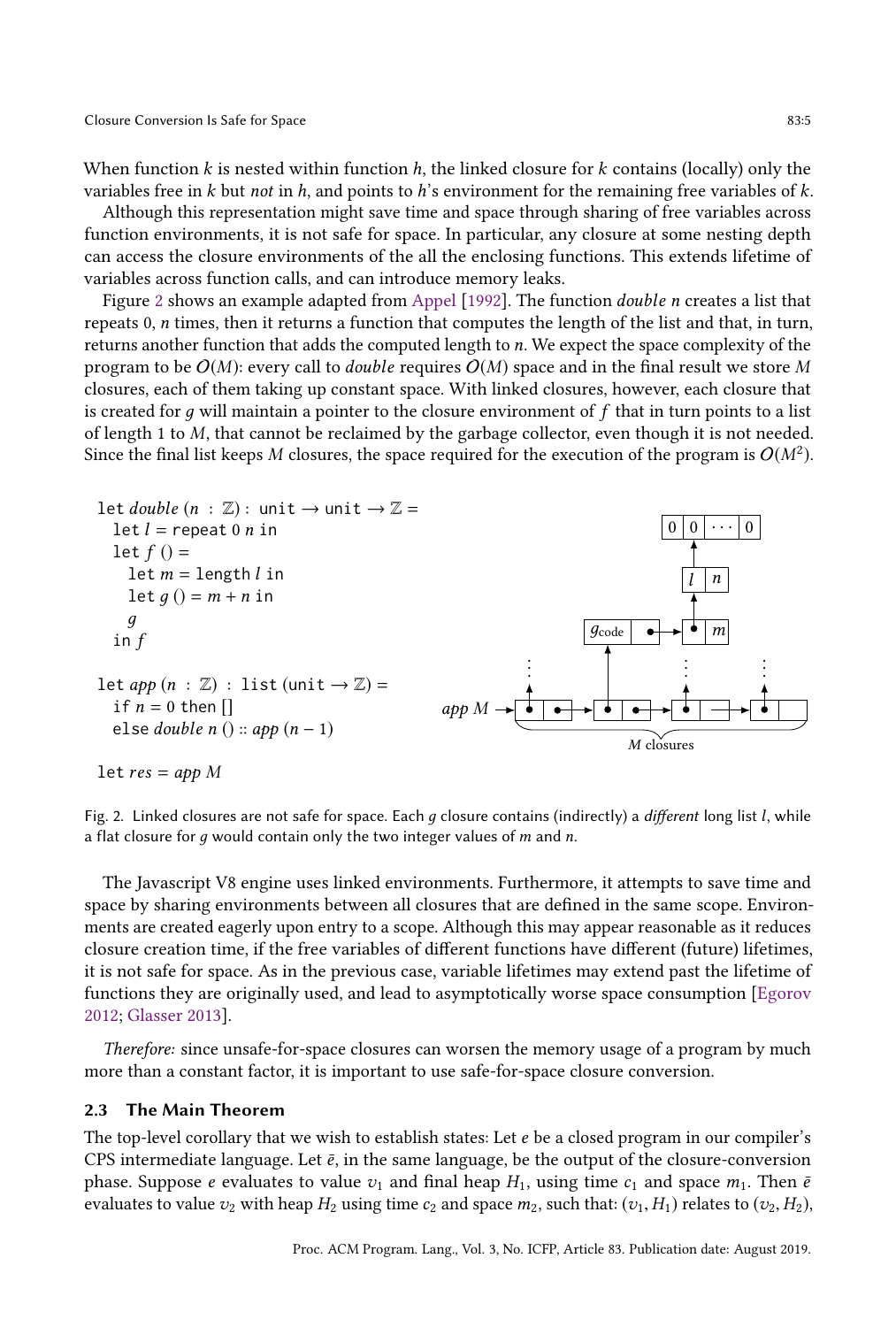$c_1 \leq c_2 \leq K_{\text{time}} * c_1$ , and  $m_2 \leq m_1 + \text{cost}_{\text{exp}}^{\text{space}}(e)$ ; where  $K_{\text{time}}$  is a small constant and  $\text{cost}_{\text{exp}}^{\text{space}}(e)$ a factor proportional to the size of the source program e. The additive factor in the space bound accounts for the amount of allocation that happens during the evaluation of the expression e (i.e. until the next function call happens or the program returns), that is the maximum that the space consumption of the target can diverge from the idealized space consumption of the source program.

In addition, a second corollary applies to programs  $e$  that diverge:  $\bar{e}$  diverges, but its space consumption is guaranteed to remain within bounds.

## 3 LANGUAGE AND MEMORY MODEL

Our compiler CPS-converts into a continuation-passing style intermediate representation, and the back-end uses heap-allocated closures, including continuation-closures, and no runtime stack. This greatly simplifies the interface between the compiler and garbage collector: there is no need to specify how to find roots in the stack. Such specifications can be enormously complicated [\[Diwan](#page-27-9) [et al.](#page-27-9) [1992\]](#page-27-9); furthermore, no C compiler (and certainly no verified C compiler) supports a method to keep track of root-pointers in the stack. McCreight et al. [\[McCreight et al.](#page-28-11) [2010\]](#page-28-11) show how to make a source-to-source transformation in C to keep track of roots, but the overhead of this technique is likely to be larger than the cost of heap closures measured by Shao and Appel. One might think heap-allocated closures impose a significant performance cost, but measurements show that (in a system with efficient generational garbage collection) they are just as efficient as stacks [\[Appel and](#page-27-10) [Shao 1996\]](#page-27-10)

We begin our formalization with the definition of the untyped CPS lambda calculus ( $\lambda_{\text{CPS}}$ ) that we use as an intermediate representation in our compiler and on which we apply the closure conversion transformation. We also formalize the heap model used by the semantics of our language that we describe in section [5.](#page-9-0)

## 3.1 Syntax

<span id="page-5-0"></span>

| $(Variables)$ $x, y \in$                                                                                 |         | Var |                                                                                              |                   |
|----------------------------------------------------------------------------------------------------------|---------|-----|----------------------------------------------------------------------------------------------|-------------------|
| $(Constraints)$ C $\in$ Constructors) C $\in$ Constr                                                     |         |     |                                                                                              |                   |
|                                                                                                          |         |     | $(EXpressions)$ $e \in$ Exp ::= let $x = C(\vec{y})$ in e                                    | Construction      |
|                                                                                                          |         |     | $\det x = y.i \text{ in } e$                                                                 | Projection        |
|                                                                                                          |         |     | case y of $\{C_i \rightarrow e_i\}_{i \in I}$                                                | Case              |
|                                                                                                          |         |     | let rec $f \vec{x} = e_1$ in $e_2$ Function def.                                             |                   |
|                                                                                                          |         |     | f $\vec{x}$                                                                                  | Continuation call |
|                                                                                                          |         |     | halt(x)                                                                                      | Halt              |
| $(Contexts)$ $\&\in$                                                                                     |         |     | Ctx ::= $[\cdot]$   let $x = C(\vec{y})$ in $\mathcal{E}$   let $x = y$ , i in $\mathcal{E}$ |                   |
|                                                                                                          |         |     | let rec $f\vec{x} = e$ in $\mathcal{E}$                                                      |                   |
| $(Locations)$ $l \in$                                                                                    |         | Loc |                                                                                              |                   |
|                                                                                                          |         |     | (Values) $v \in$ Val ::= l let rec $f = e$                                                   |                   |
| $(Environments) \quad \sigma \quad \in \quad \quad \text{Env} \quad = \text{Var} \rightarrow \text{Val}$ |         |     |                                                                                              |                   |
| ( <i>Blocks</i> )                                                                                        |         |     | $b \in$ Block ::= $C(\vec{v})   Clo(v_1, v_2)   Env(\sigma)$                                 |                   |
| (Heaps)                                                                                                  | $h \in$ |     | Heap $=$ Loc $\rightarrow$ Block                                                             |                   |

Fig. 3. Syntax and memory model of  $\lambda_{\text{CPS}}$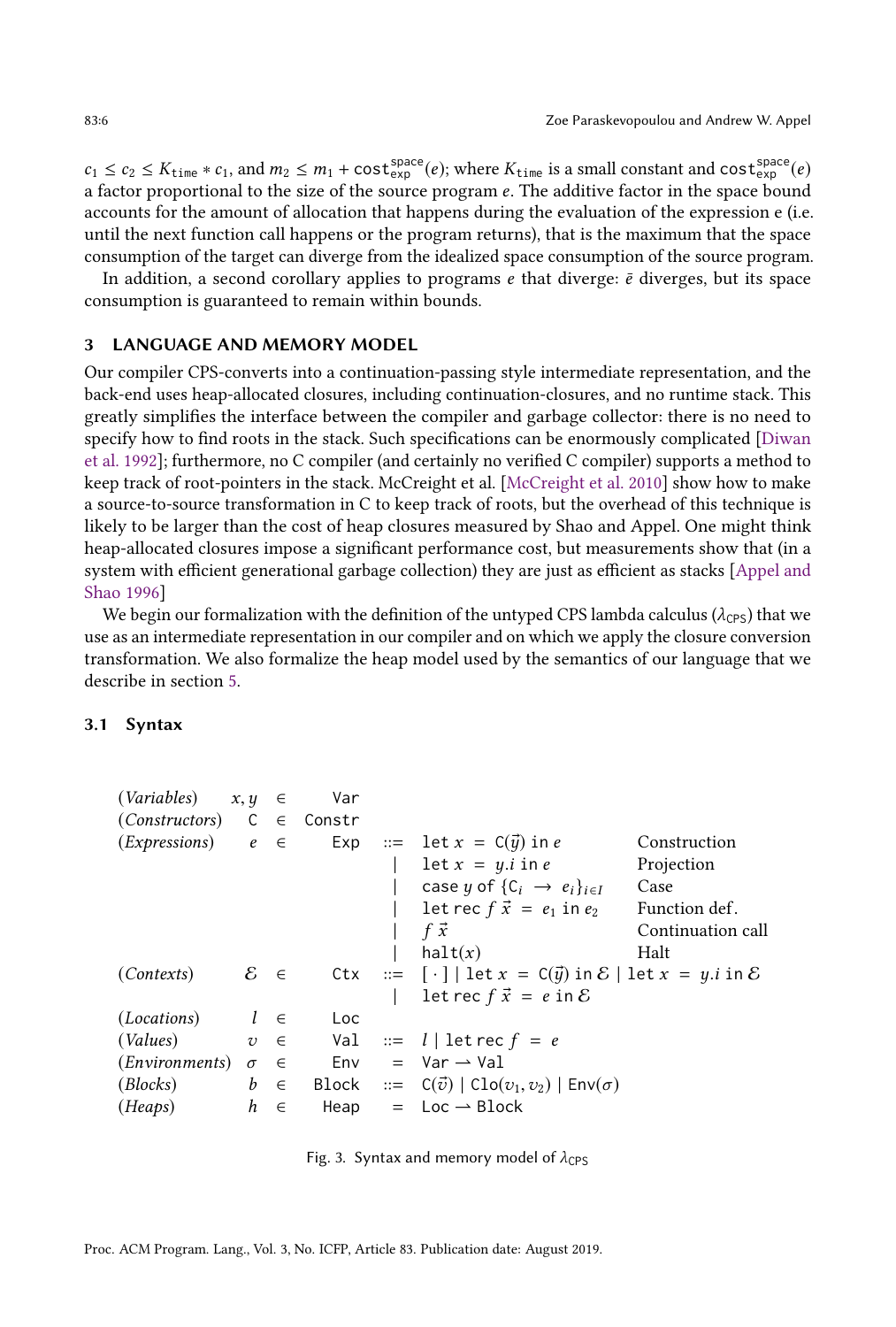#### Closure Conversion Is Safe for Space 83:7

Expressions. Our intermediate language (fig. [3\)](#page-5-0) is a continuation-passing style lambda calculus with mutually<sup>[3](#page-6-0)</sup> recursive functions, constructors, projections and pattern matching. We use explicit continuation-passing style; the results of any operation are let-bound in their continuations. Sourcelanguage calls and source-language returns both become function applications in the  $\lambda_{\text{CPS}}$ , that is, leaves of the abstract syntax tree. Constructors are applied to a (possibly empty) list of variables, and projectors project the ith field of a variable. As usual in CPS, we have a halt construct that denotes the continuation that will return the result of the evaluation to the top-level.

Our pattern-matching construct might seem slightly odd: we discriminate the value based on the tag of its constructor but without binding the constructor arguments. It is the responsibility of the pattern expression to perform the appropriate projections to access the constructor arguments. In typed source languages, it is common to combine these into a match construct that is more easily typechecked; but our untyped CPS has simpler combinational primitives for ease of analysis, optimization, and code generation.

We also define evaluation contexts  $\mathcal E$  for the expressions of the calculus. We use contexts to describe new code introduced by closure conversion, so we include only the relevant constructors of the language.

Values and Blocks. Values in our language are either pointers to heap blocks or function pointers. We model function pointers as the actual code of the function: this space taken up by the code of the program is statically known and does not change during the execution. We do not account for executable code in memory.

A heap block represents either a constructed value, a closure, or an environment. A block representing a constructor contains the constructor tag followed by pointers to the constructor arguments. Before closure conversion, closures are represented as a special type of block consisting of a pair of two values, with the first one expected to be a code pointer and the second one an environment. After closure conversion, closures and their environments will be explicitly constructed by the program and will be represented as constructed values, therefore the target code will only use blocks that represent constructed values. Finally, a heap is represented as a partial map from locations to blocks.

Heap Implementation. In our formal development, our definitions are parameterized (using Coq's module system) by a concrete heap implementation that satisfies an abstract interface. To prove the realizability of our abstract heap model, we provide a concrete implementation of heaps that realizes the abstract interface.

We move on to some definitions that will be useful later for the formalization of the source and target cost models and the garbage collector.

Free Locations. The set of locations that appear in a value can be either a singleton or an empty set:

$$
FL_{\text{Val}}(l) = \{l\} \qquad FL_{\text{Val}}(\text{let rec } f \ \vec{x} = e) = \emptyset
$$

We can then define the locations that appear free in an environment in a subset  $S$  of its domain, where  $\sigma[S]$  is the image of S under  $\sigma$ .

$$
\mathsf{FL}_{\mathsf{Env}}(\sigma)[S] = \bigcup_{v \in \sigma[S]} (\mathsf{FL}_{\mathsf{Val}}(v))
$$

We simply write  $FL_{Env}(\sigma)$  to denote the locations of an environment on its whole domain. This is a useful definition: the set  $FL_{Env}(\sigma)[FV(e)]$  will be the root set of garbage collection.

<span id="page-6-0"></span> ${}^{3}{\rm We}$  omit mutual recursion in the paper presentation of the calculus.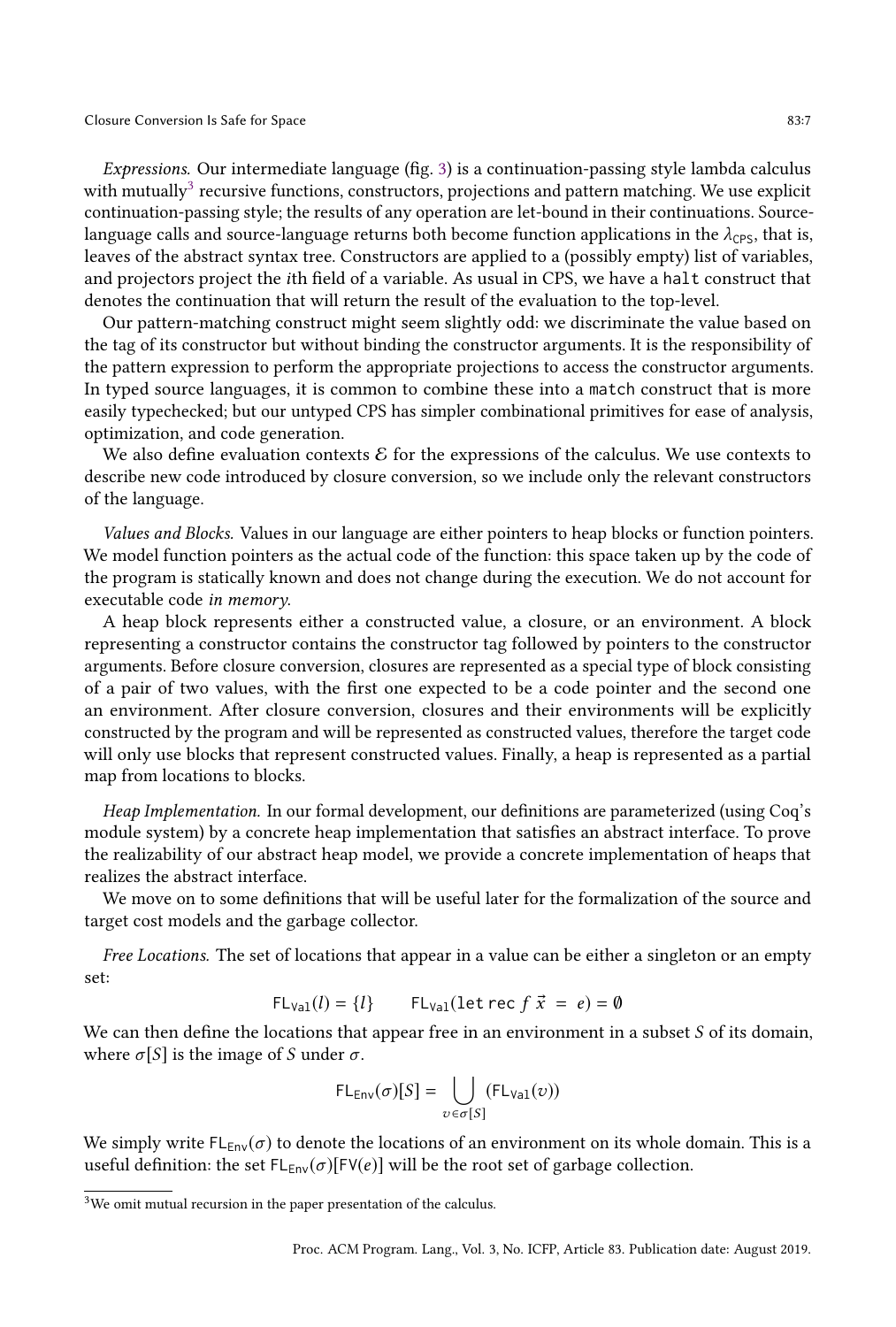Using the above definition we can give a definition for the locations that appear free inside a memory block.

$$
\begin{array}{ccccccccc}\n\mathsf{FL}_{\text{Block}}(\mathsf{C}(\vec{v})) & = & \bigcup_{v \in \vec{v}}(\mathsf{FL}_{\text{Val}}(v)) & \mathsf{FL}_{\text{Block}}(\mathsf{Env}(\sigma)) & = & \mathsf{FL}_{\text{Env}}(\sigma) \\
\mathsf{FL}_{\text{Block}}(\mathsf{Clo}(v_1, v_2)) & = & \mathsf{FL}_{\text{Val}}(v_1) \cup \mathsf{FL}_{\text{Val}}(v_2)\n\end{array}
$$

Heap Reachability. Given a set of locations S and a heap  $H$ , we define the set of successor locations of S as follows.

$$
Post(H)[S] = \bigcup_{b \in H[S]} (FL_{Block}(b))
$$

Intuitively, this defines the set of locations that we can reach through  $H$  in one dereferencing step from the set S. The reachable locations from a root set S of pointers can be defined as the least fixed point of the Post operator.

$$
\mathcal{R}(H)[S] = \bigcup_{n \in \mathbb{N}} ((\mathsf{Post}(H))^n[S])
$$

Heap Size. To give a formal account for the space consumption of a program, we shall first define the size of a heap. We consider values to be word-sized, as they are either heap or function pointers. First, we define the size of a heap-allocated block as the number of words that it takes up in memory. Blocks that represent constructed values have size equal to a word, that is used to represent the constructor tag, plus the number of the arguments, which are all word-sized values. The size of a block that represents a closure has a constant size equal to three words that are taken up by the tag and the two values that follow it. Lastly, environments have size equal to a word (for the tag) plus the number of bindings in the environment.

$$
\texttt{size}(C(\vec{v})) = 1 + \texttt{length}(\vec{v}) \qquad \texttt{size}(Clo(v_1, v_2)) = 3 \qquad \texttt{size}(\texttt{Env}(\sigma)) = 1 + |\sigma|
$$

We then define the size of the heap as the sum of the sizes of the allocated blocks.

$$
\texttt{size}(H) = \sum_{l \in \text{dom}(H)} \texttt{size}(H(l))
$$

It is also useful to define the size of the reachable portion of the heap from a root set S, by restricting the sum to only those blocks that are both in the domain of the heap and reachable from the root set.

$$
\texttt{size}_{\mathcal{R}}(H)[S] = \sum_{l \in \texttt{dom}(H) \cap \mathcal{R}(H)[S]} \texttt{size}(H(l))
$$

## HEAP ISOMORPHISM

To specify garbage collection we first formalize a notion of heap isomorphism. After garbage collection the resulting heap will not necessarily be a subheap of the initial heap. Garbage collection algorithms may copy the contents of a location into another to compact the allocated space. Hence, the specification of garbage collection must describe that the reachable portions of the heap before and after garbage collection are equal up to an injective renaming of locations. Injectivity ensures that the same amount of sharing happens before and after garbage collection.<sup>[4](#page-7-0)</sup>

We start by defining a relation on pairs of values and heaps that holds when two values represent the same data structure in their corresponding heap. We define this relation simultaneously with the corresponding relations for environments and heap blocks. These definitions recursively look up in the heap following the pointers referenced by heap blocks to check if the data structures that

<span id="page-7-0"></span><sup>4</sup>Conventional garbage collectors are injective; hash-consing collectors [\[Appel and Gonçalves 1993\]](#page-27-11) are not.

Proc. ACM Program. Lang., Vol. 3, No. ICFP, Article 83. Publication date: August 2019.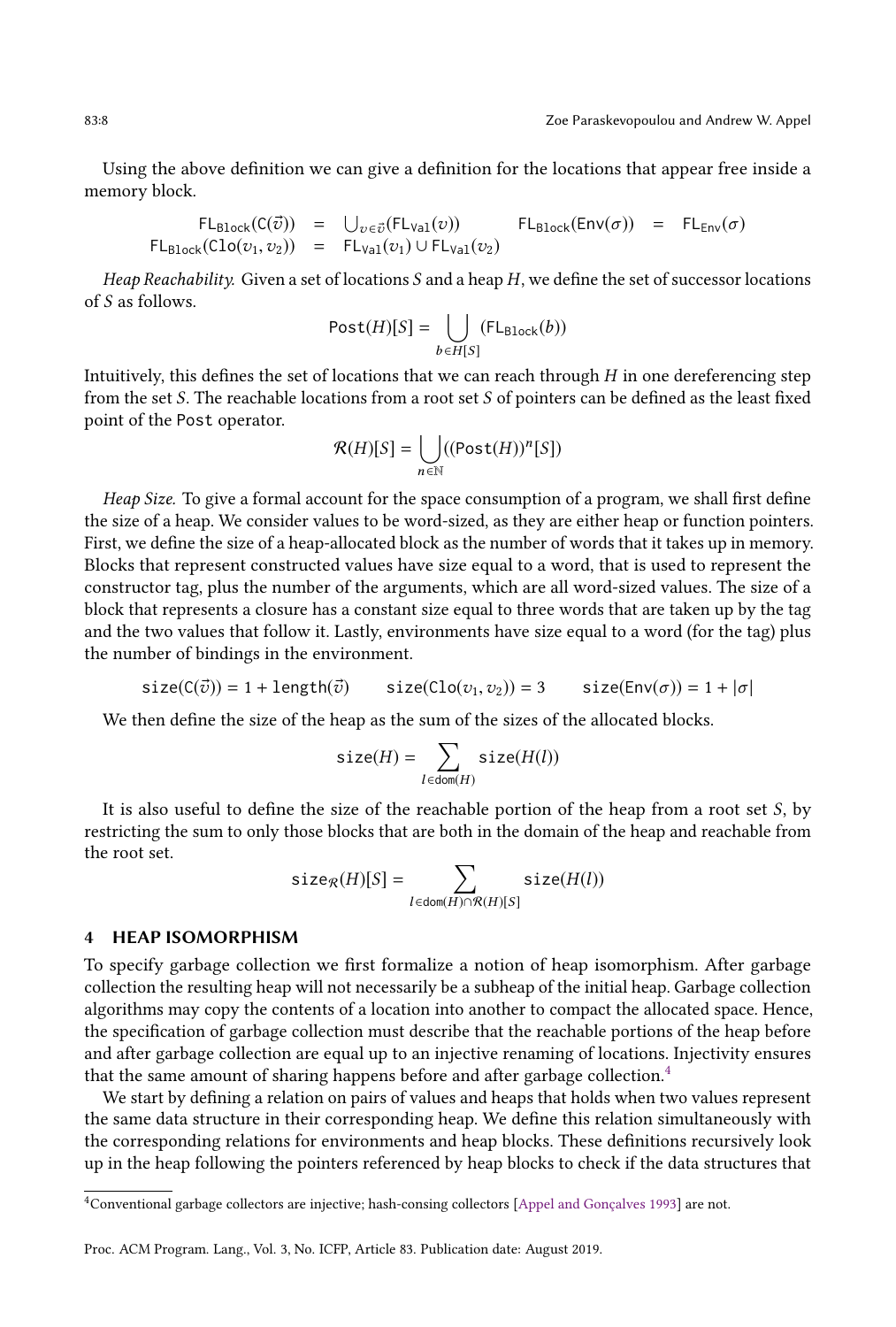are represented are the same. To ensure well-foundedness of our definitions in the presence of heap cycles<sup>[5](#page-8-0)</sup>, we index them by a natural number indicating the maximum lookup depth in the heap.

Value equivalence $^6$  $^6$  is denoted  $(v_1,H_1)\approx^n_{\beta}(v_2,H_2)$  where  $n$  is the lookup index and  $\beta$  a location renaming, represented as a total function on locations. Two values are equivalent if they are either both equivalent locations or equivalent function pointers. Two locations are equivalent if a.) they agree on the location renaming and b.) they are either both undefined or both point to equivalent blocks (denoted  $(b_1,H_1)\sim^i_{\beta}(b_2,H_2)$  and its definition is given below). Two function pointers are equivalent if they syntactically represent the same function.

$$
(l_1, H_1) \approx_{\beta}^{n} (l_2, H_2) \stackrel{\text{def}}{=} l_2 = \beta(l_1) \land
$$
  
\n
$$
\forall i < n, (b_1, H_1) \sim_{\beta}^{i} (b_2, H_2) \quad \text{if } H_1(l_1) = b_1 \text{ and } H_2(l_2) = b_2
$$
  
\n
$$
(l_1, H_1) \approx_{\beta}^{n} (l_2, H_2) \stackrel{\text{def}}{=} l_2 = \beta(l_1) \quad \text{if } l_1 \notin \text{dom}(H_1) \text{ and } l_2 \notin \text{dom}(H_2)
$$
  
\n
$$
(v, H_1) \approx_{\beta}^{n} (v_2, H_2) \stackrel{\text{def}}{=} \text{True} \quad \text{if } v = \text{let } \text{rec } f \vec{x} = e
$$
  
\n
$$
(v_1, H_1) \approx_{\beta}^{n} (v_2, H_2) \stackrel{\text{def}}{=} \text{False} \quad \text{otherwise}
$$

We define environment equivalence and then use this to define equivalence on blocks representing closure environments. Two environments are equivalent in a set  $S$  of free variables, denoted  $S \vdash (\sigma_1, H_1) \approx_{\beta}^n (\sigma_2, H_2)$ , if for any variable in the set, both environments map the variable to values that are equivalent in the given heaps, or both mappings are undefined.

$$
S \vdash (\sigma_1, H_1) \approx_{\beta}^n (\sigma_2, H_2) \stackrel{\text{def}}{=} \forall x \in S, \ (\exists v_1 \ v_2, \ \sigma_1(x) = v_1 \ \land \ \sigma_2(x) = v_2 \ \land \ (v_1, H_1) \approx_{\beta}^n (v_2, H_2)) \ \lor \ (x \notin \text{dom}(\sigma_1) \ \land \ x \notin \text{dom}(\sigma_2))
$$

When the set S is the full set of variables we simply write  $(\sigma_1, H_1) \approx^n_\beta (\sigma_2, H_2)$ .

def

Using the above definitions we can define block equivalence. Two heap blocks are equivalent in their corresponding heaps if they are both constructed values with the same outermost constructor and arguments that are pairwise equivalent values, or if they are both closures whose arguments are pairwise equivalent values, or if they are both equivalent environments.

$$
(C(v_1, \ldots v_n), H_1) \sim_{\beta}^n (C(v'_1, \ldots v'_n), H_2) \stackrel{\text{def}}{=} \forall i, (v_i, H_1) \approx_{\beta}^n (v'_i, H_2)
$$
  

$$
(Clo(v_1, v_2), H_1) \sim_{\beta}^n (Clo(v'_1, v'_2), H_2) \stackrel{\text{def}}{=} (v_1, H_1) \approx_{\beta}^n (v'_1, H_2) \land
$$
  

$$
(v_2, H_1) \approx_{\beta}^n (v'_2, H_2)
$$
  

$$
(Env(\sigma_1), H_1) \sim_{\beta}^n (Env(\sigma_2), H_2) \stackrel{\text{def}}{=} (\sigma_1, H_1) \approx_{\beta}^n (\sigma_2, H_2)
$$
  

$$
(b_1, H_1) \sim_{\beta}^n (b_2, H_2) \stackrel{\text{def}}{=} False
$$
 otherwise

That concludes the (mutually recursive) definition of value equivalence. We can now define value, environment, and block equivalence for any lookup depth simply by quantifying over all lookup indexes. To simplify future definitions, we also require that the renaming is an injective

<span id="page-8-0"></span> $5$ Our  $\lambda$ <sub>CPS</sub> does not build circular data structures, but our framework is extensible to (e.g.,) mutable references.

<span id="page-8-1"></span> $6$ We use the term "equivalence" only nominally for these definitions. Only if we existentially quantify the location renaming are these relations equivalences. However, we want to keep the location renaming transparent in our definitions in order to use it in the semantics.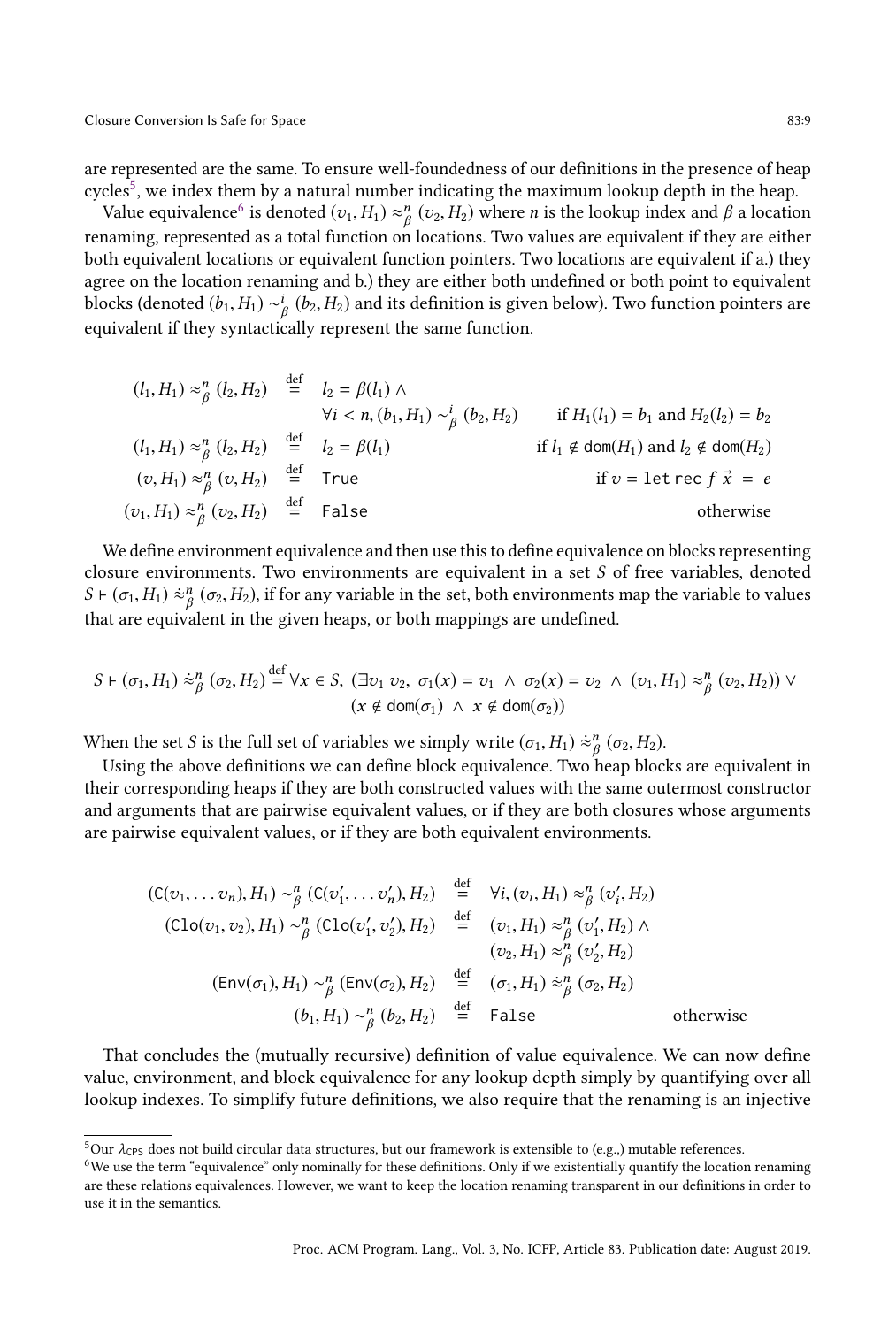function in the set of reachable locations.

$$
(l_1, H_1) \approx_{\beta} (l_2, H_2) \stackrel{\text{def}}{=} \forall n, (l_1, H_1) \approx_{\beta}^n (l_2, H_2) \land \text{inj}_{\mathcal{R}(H_1)[\{l_1\}]}(\beta)
$$
  

$$
S \vdash (\sigma_1, H_1) \approx_{\beta} (\sigma_2, H_2) \stackrel{\text{def}}{=} \forall n, S \vdash (\sigma_1, H_1) \approx_{\beta}^n (\sigma_2, H_2) \land \text{inj}_{\mathcal{R}(H_1)[\mathsf{FL}_{\text{Env}}(\sigma_1)[S]]}(\beta)
$$
  

$$
(b_1, H_1) \sim_{\beta} (b_2, H_2) \stackrel{\text{def}}{=} \forall n, (b_1, H_1) \sim_{\beta}^n (b_2, H_2) \land \text{inj}_{\mathcal{R}(H_1)[\mathsf{FL}_{\text{Block}}(b_1)]}(\beta)
$$

Given a root set of locations and a renaming of locations, two heaps are isomorphic w.r.t. this renaming if any location in the set is equivalent with its renaming in the second heap.

$$
S \vdash H_1 \stackrel{\cdot}{\sim} _{\beta} H_2 \stackrel{\text{def}}{=} \forall l \in S, (l, H_1) \approx_{\beta} (\beta(l), H_2)
$$

In the following section we will use this definition to give a specification for garbage collection.

## <span id="page-9-0"></span>5 PROFILING SEMANTICS

In this section we formalize the source and target level semantics of  $\lambda_{\text{CPS}}$ . We use environmentbased, big-step operational semantics for both the source and target. Although the source and target languages of closure conversion are the same, that is not true for the semantics. Before closure conversion, the semantics need to implicitly construct a closure for each function definition by capturing the relevant part of the environment, and storing it in the heap in a special block type for closures. After closure conversion, the code explicitly constructs environments as ordinary constructed values, and therefore the target semantics only needs to store the pointer to the closed function. Our source and target semantics profile the time and space needed for the execution of the program. Before getting into the details of our definitions, we discuss informally how we measure time and space.

Time. We use fuel-based semantics for both the source and the target: the computation times out if there are not enough units of time available. At each execution step the virtual clock winds down by the cost associated with the language constructor that is being evaluated, which is proportional to its size. The execution time of a program is the smallest fuel value that does not time out.

Space. Our source space-cost semantics measures the size of the reachable heap at every evaluation step, and keeps track of the maximum value. That is, a program's space cost is the maximum reachable heap space during its execution. Conceptually, this is the space consumption of an ideal garbage collector strategy that collects all the unreachable pointers after every execution step.

In principle, we can use the same profiling strategy in the target in order to prove that closure conversion is safe for space. However, we opt for a different strategy in the target that models more accurately the runtime of our target. In particular, we keep track of the maximum size of the actual heap (instead of the reachable heap) but we run a garbage collector upon every function entry. Intuitively, this preserves the idealized measurement of space usage because only a bounded amount of allocation can occur between function calls in CPS. Functions in continuation-passing style are trees of control-flow (no loops) whose leaves are function calls, therefore the amount of heap allocation between function calls is bounded by the path-length of the function. Therefore we overapproximate the truly live data (compared to measuring at every allocation) by an additive amount proportional at worst to the size of the program. By using this profiling strategy in the target, not only we prove that closure conversion is safe-for-space but also that garbage collecting the heap upon every function entry is a safe-for-space garbage-collection strategy. Although this strategy is still idealized with respect to what our real garbage collector is doing, it allows us to carry out a part of the refinement proof between the ideal model and our actual garbage collection implementation "for free".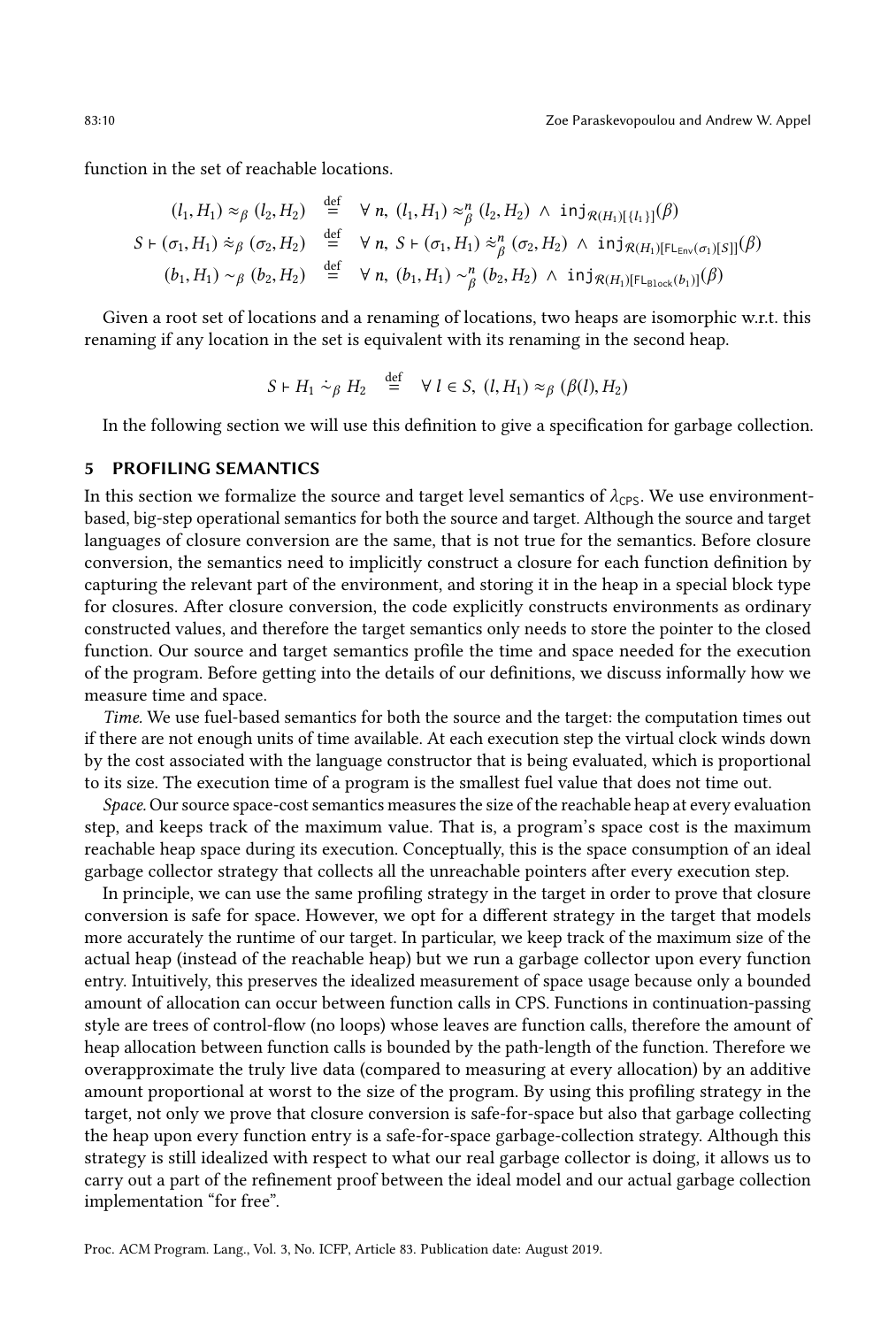THEOREM 5.1 (NOT PROVED IN COQ). If a program runs in our target semantics with time  $t$  and space A, then there exists a simple garbage collector with which the program can run in time linear in t and space linear in A.

Proof. Use a simple two-semispace copying collector [\[Appel 1992,](#page-27-4) Ch. 16] in memory  $M = 4A$ . Each semispace is size 2A, and when it is full, the collector copies it to the other semispace using Cheney's algorithm. Construct an alternate profiling semantics for the target language, which runs the garbage collector at each function call if the size of the heap is  $\geq M/4$ .

In the alternate profiling semantics, one garbage collection takes  $cA$  time, for some constant  $c$ . The program can run for at least A instructions (it takes at least one instruction to initialize each word of a newly allocated record) before the next collection. Therefore, the total time to run the program in our alternate semantics is bounded by  $(c + 1)t$ , and the memory use of our alternate semantics is 4A.

Finally, there is a simple simulation relation between our "ideal-garbage-collector" target semantics (formalized below) and our "real-garbage-collector" target semantics (which we do not formalize here). The simulation permits unreachable data to be absent from the ideal heap, but present (not yet collected) in the real heap.

Our specification permits the use of other (more efficient) garbage collection algorithms, such as generational collection. For any such algorithm, one can formulate a "real-garbage-collector" target semantics, prove bounds on the space and time usage of the program, and prove a simulation between the ideal and the real.

## 5.1 Formal Garbage Collection Model

We give a relational specification for ideal garbage collection. Given a root set  $S$  we specify when one heap is the collection of another for a given location renaming  $\beta$ .

$$
\mathsf{GC}_S(H_1, H_2, \beta) \stackrel{\text{def}}{=} S \vdash H_1 \stackrel{\sim}{\sim} \beta H_2 \land \mathsf{dom}(H_2) \subseteq \mathcal{R}(H_2)[\beta(S)]
$$

 $\overline{\phantom{a}}$ 

The two heaps must be isomorphic (up to the given renaming) in the set of the locations reachable from the root set in the initial heap (this also implies that the renaming is injective). To ensure that all the unreachable locations are collected, we require that the domain of the collected heap is a subset of the locations reachable from the root set in the collected heap. We apply the renaming in the initial root set, to find the root set of the collected heap.

To justify our specification of garbage collection we implement in Coq a simple garbage collection algorithm for our concrete heap implementation and we prove that it satisfies the above specification. Our algorithm simply computes the set of reachable locations from the root set and restricts the domain of the heap to this set. This algorithm yields the identity renaming, since locations are not moved.

#### 5.2 Operational Semantics

Our big-step operational semantics judgment, written  $H; \sigma; e \Downarrow_l^{(i,m)} r$ , with  $l \in \{\textsf{src}, \textsf{trg}\}$  for the source and target semantics respectively, states that a configuration (Conf  $\in$  Heap  $\times$  Env  $\times$  Exp) evaluates to a result  $r$ . It is indexed by two metrics: a virtual clock  $i$  indicating the available execution steps (decreasing as the program executes), and  $m$  indicating the consumed space during execution. The result can be either a pair of a value and a heap or an out-of-time exception, written OOT, that indicates that the program does not terminate within i steps.

We adopt a fuel-based execution cost model to reason about nonterminating programs and their heap consumption. A program diverges if for all values of the clock it yields an out-of-time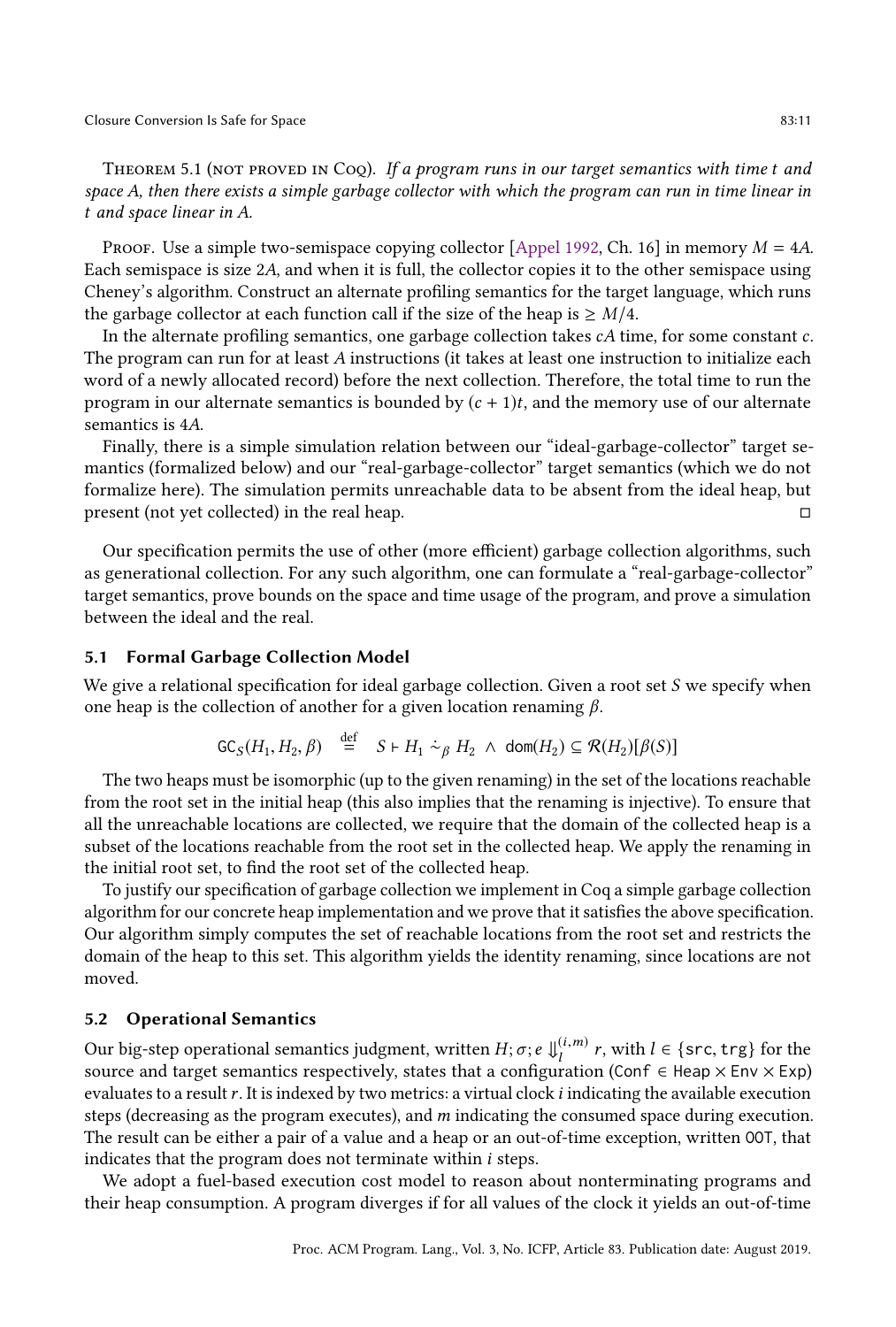exception.

$$
H; \sigma; e \uparrow_l^m \stackrel{\text{def}}{=} \forall i, \exists m', H; \sigma; e \Downarrow^{(i,m')} \text{OOT} \land m' \leq m
$$

The definition is annotated with an upper bound for memory consumption of the diverging program, which might be infinite and hence it belongs to the set  $\mathbb{N} \cup \{\infty\}$ .

Source Semantics. The evaluation rules for the source semantics are shown in fig. [4.](#page-12-1) In inductive cases, the memory consumption is the maximum of the memory consumption of the recursive call and the size of reachable heap before evaluating the outermost constructor. In base cases (rules Base and OOT) the memory consumption is the size of reachable heap. At every evaluation step we decrease the virtual clock by the cost of each rule, which is given by the function  $cost(e)$ . If at any point the remaining units of computation are less that the units required to evaluate the outermost constructor the programs terminates with an out-of-time exception.

Most rules are straightforward; here we review the slightly more complicated rules for function definition and application. The rule for function definition (rule Fun) first allocates the environment of the closure, that is the current environment restricted to these variables that appear free in the function body. It then allocates a closure and it binds the function name to the closure pointer in the environment, before evaluating the continuation of the expression. The cost of evaluating a function declaration is a unit of time plus the number of the free variables of the function, to account for the implicit closure environment creation. The rule for function application (rule App) looks up the value of the applied function in the environment which should be a pointer to a closure in the heap. It dereferences the environment pointer of the closure in order to find the closure environment, which extends by binding the formal parameters to the values of the actual parameters and the name of the function to the closure pair. It then evaluates the body of the function in the extended closure environment.

Target Semantics. The semantics for evaluating the code after closure conversion need not construct the closure pair and environment, as this is done explicitly by the code. Therefore the application and function definition cases need to be handled differently in the target semantics. Furthermore, we change the way space profiling works: we profile the actual size of the heap, and we invoke the garbage collector upon function entry. Since heap grows monotonically except for when garbage collection is invoked, it suffices to measure the space in base cases and just before garbage collection and keep track of the maximum space measured during execution. As in the source semantics, evaluating each constructor incurs a cost. In this case the cost associated to the function definition will be constant since the function is closed and the semantics will not construct the closure environment.

Selected evaluation rules are shown in fig. [5.](#page-13-0) In the function definition case (rule  $FUN_{\text{CC}}$ ), the environment is extended with the function name bound to function pointer before evaluating the continuation. In the application case (rule  $APP_{cc}$ ), the values of the actual parameters and the value of the function that is being looked up in the environment, with the latter expected to be a function pointer. A new environment is constructed by binding the names of the formal parameters to the values of the actual parameters and the function name to the function pointer. Before continuing to the evaluation of the function body, the heap is garbage collected using as roots the locations in environment bindings of the variables of the function.

We define the interpretation of an evaluation context in some given heap and environment, formalized as a judgment of the form  $H_1$ ;  $\sigma_1$ ;  $\mathcal{E} \blacktriangleright_l^c H_2$ ;  $\sigma_2$ , with  $l \in \{src, trg\}$ . The judgment asserts that the evaluation context E is interpreted in heap  $H_1$  and environment  $\sigma_1$ , yielding a new heap  $H_2$  and environment  $\sigma_2$ , using c units of time. The rules of this judgment follow closely the rules of the evaluation judgment; we do not show them here.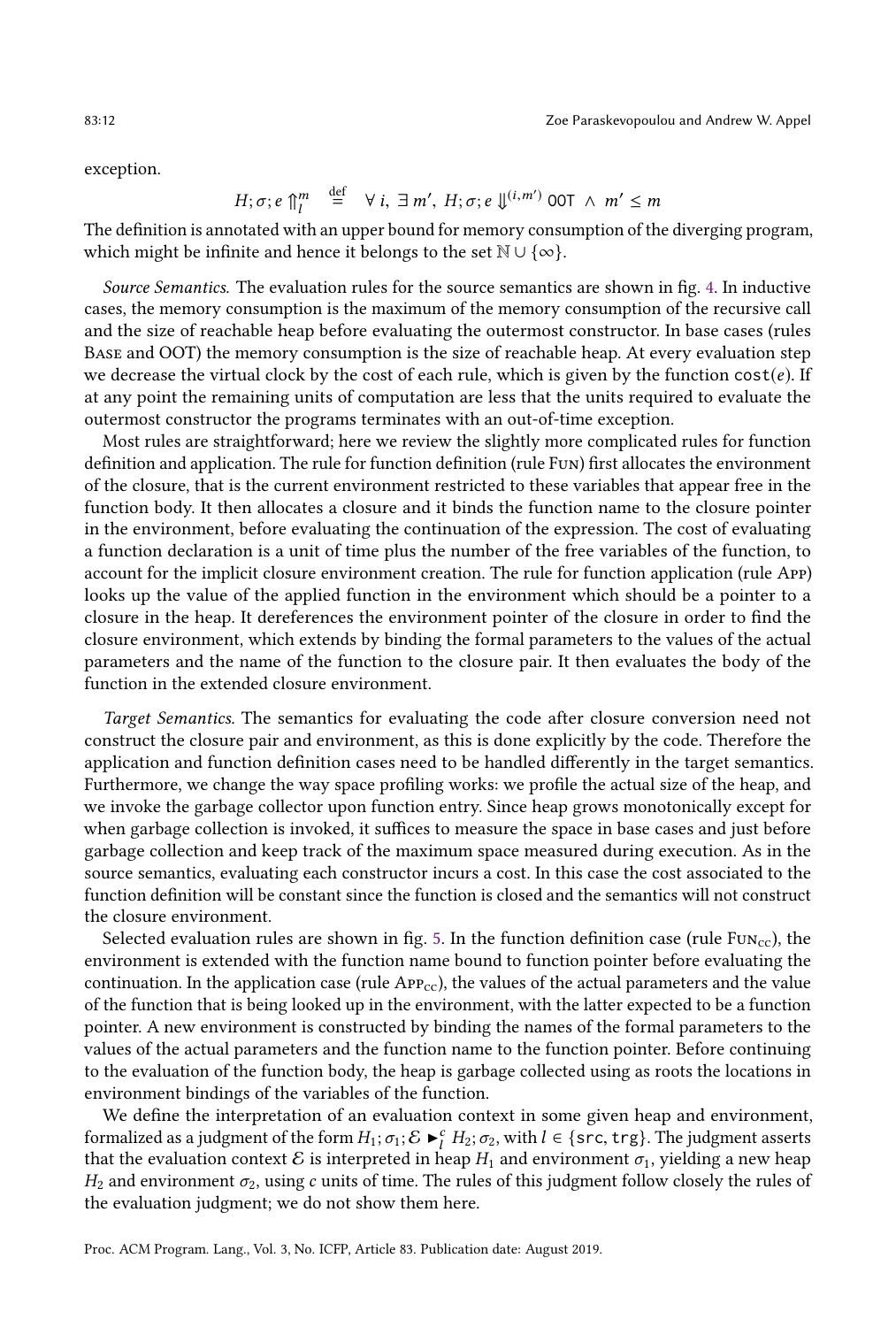<span id="page-12-1"></span>Closure Conversion Is Safe for Space 83:13

$$
\sigma(\vec{y}) = \vec{v} \quad \text{alloc}(C(\vec{v}), H_1) = (l, H_2)
$$
\n
$$
H_2; \sigma[x \mapsto l]; e \Downarrow_{src}^{(i-c, m')} r \quad c \le i \quad c = \text{cost}(\text{let } x = C(\vec{y}) \text{ in } e)
$$
\n
$$
m = \max(m', \text{size}_{\mathcal{R}}(H_1)[FL_{env}(\sigma)[FV(\text{let } x = C(\vec{y}) \text{ in } e)]])
$$
\n
$$
H_1; \sigma; \text{let } x = C(\vec{y}) \text{ in } e \Downarrow_{src}^{(i, m)} r \quad \text{Constr}
$$

 $\sigma(y) = l$   $H(l) = C(v_1, \ldots, v_j, \ldots, v_n)$   $H; \sigma[x \mapsto v_j]; e \Downarrow_{\text{src}}^{(i-c, m')} r$   $c \leq i$  $c = \text{cost}(\text{let } x = y.j \text{ in } e)$   $m = \max(m', \text{size}_{\mathcal{R}}(H_1)[\text{FL}_{\text{Env}}(\sigma)[\text{FV}(\text{let } x = y.j \text{ in } e)]])$  $H; \sigma; \texttt{let}~x = y.j~\texttt{in}~e \Downarrow^{(i,m)}_{\texttt{src}} r$ Proj

$$
\sigma(x) = l
$$
  
\n
$$
H(l) = C_i(\vec{v})
$$
  
\n
$$
H; \sigma; e_i \Downarrow_{src}^{(i-c,m')} r
$$
  
\n
$$
c \le i
$$
  
\n
$$
c = \text{cost}(\text{case } x \text{ of } \{C_i \rightarrow e_i\}_{i \in I})
$$
  
\n
$$
m = \max(m', \text{size}_{\mathcal{R}}(H_1)[F\mathsf{L}_{\text{Env}}(\sigma)[F\mathsf{V}(\text{case } x \text{ of } \{C_i \rightarrow e_i\}_{i \in I})]])
$$
  
\n
$$
H; \sigma; \text{case } x \text{ of } \{C_i \rightarrow e_i\}_{i \in I} \Downarrow_{src}^{(i,m)} r
$$
  
\n
$$
\text{Case } x \text{ of } \{C_i \rightarrow e_i\}_{i \in I} \Downarrow_{src}^{(i,m)} r
$$

$$
\text{alloc(Env}(\sigma_{|FV(\text{let rec } f \vec{x} = e_1)}, H_1) = (l_{env}, H_2)
$$
\n
$$
\text{alloc(Clo(let rec } f \vec{x} = e_1, l_{env}), H_2) = (l_f, H_3)
$$
\n
$$
H_3; \sigma[f \mapsto l_f]; e_2 \downarrow_{s = c, m'}^{(i = c, m')} r \quad c \le i \quad c = \text{cost(let rec } f \vec{x} = e_1 \text{ in } e_2)
$$
\n
$$
m = \max(m', \text{size}_{R}(H_1)[FL_{Env}(\sigma)[FV(\text{let rec } f \vec{x} = e_1 \text{ in } e_2)]]]
$$
\n
$$
H_1; \sigma; \text{let rec } f \vec{x} = e_1 \text{ in } e_2 \downarrow_{s = c}^{(i, m)} r
$$
\n
$$
\sigma(\vec{x}) = \vec{v} \quad \sigma(f) = l_f \quad H_1(l_f) = \text{Clo(let rec } g \vec{x} = e_1, l_{env})
$$
\n
$$
H_1(l_{env}) = \text{Env}(\sigma_f) \quad H_1; \sigma_f[\vec{x} \mapsto \vec{v}][g \mapsto l_f]; e_1 \downarrow_{s = c}^{(i = c, m')} r
$$
\n
$$
c \le i \quad c = \text{cost}(f \vec{x}) \quad m = \max(m', \text{size}_{R}(H_1)[FL_{Env}(\sigma)[FV(f \vec{x})]])
$$
\n
$$
H_1; \sigma; f \vec{x} \downarrow_{s = c}^{(i, m)} r
$$

$$
\frac{\sigma(x) = v \quad \text{cost}(\text{halt}(x)) \le i}{H; \sigma; \text{halt}(x) \Downarrow^{(i, \text{size}_{\mathcal{R}}(H_1)[\text{FL}_{\text{Env}}(\sigma)[\text{FV}(\text{halt}(x))]])} (v, H)}
$$

$$
\frac{i < \text{cost}(e)}{H; \sigma; e \Downarrow_{\text{src}}^{(i, \text{size}_{\mathcal{R}}(H_1)[\text{FL}_{\text{Env}}(\sigma)[\text{FV}(e)]])} \text{OOT}}
$$

where

$$
\begin{array}{rcl}\n\text{cost}(\text{let } x = C(\vec{y}) \text{ in } e) & \stackrel{\text{def}}{=} & 1 + |\vec{y}| & \text{cost}(\text{let } x = y \text{ in } e) & \stackrel{\text{def}}{=} & 1 \\
\text{cost}(\text{case } x \text{ of } \{C_i \rightarrow e_i\}_{i \in I}) & \stackrel{\text{def}}{=} & 1 & \text{cost}(\text{halt}(x)) & \stackrel{\text{def}}{=} & 1 \\
\text{cost}(\text{let } \text{rec } f \ \vec{x} = e_1 \text{ in } e_2) & \stackrel{\text{def}}{=} & 1 + |\text{FV}(\text{let } \text{rec } f \ \vec{x} = e_1)| & \text{cost}(f \ \vec{x}) & \stackrel{\text{def}}{=} & 1 + |\vec{x}| \\
\end{array}
$$



## <span id="page-12-0"></span>6 CLOSURE CONVERSION

In this section we give a formal account of the flat closure conversion transformation for our CPS intermediate representation. The closure converted code will explicitly construct closure environment and pairs, and will turn free variable occurrences to environment accesses. Function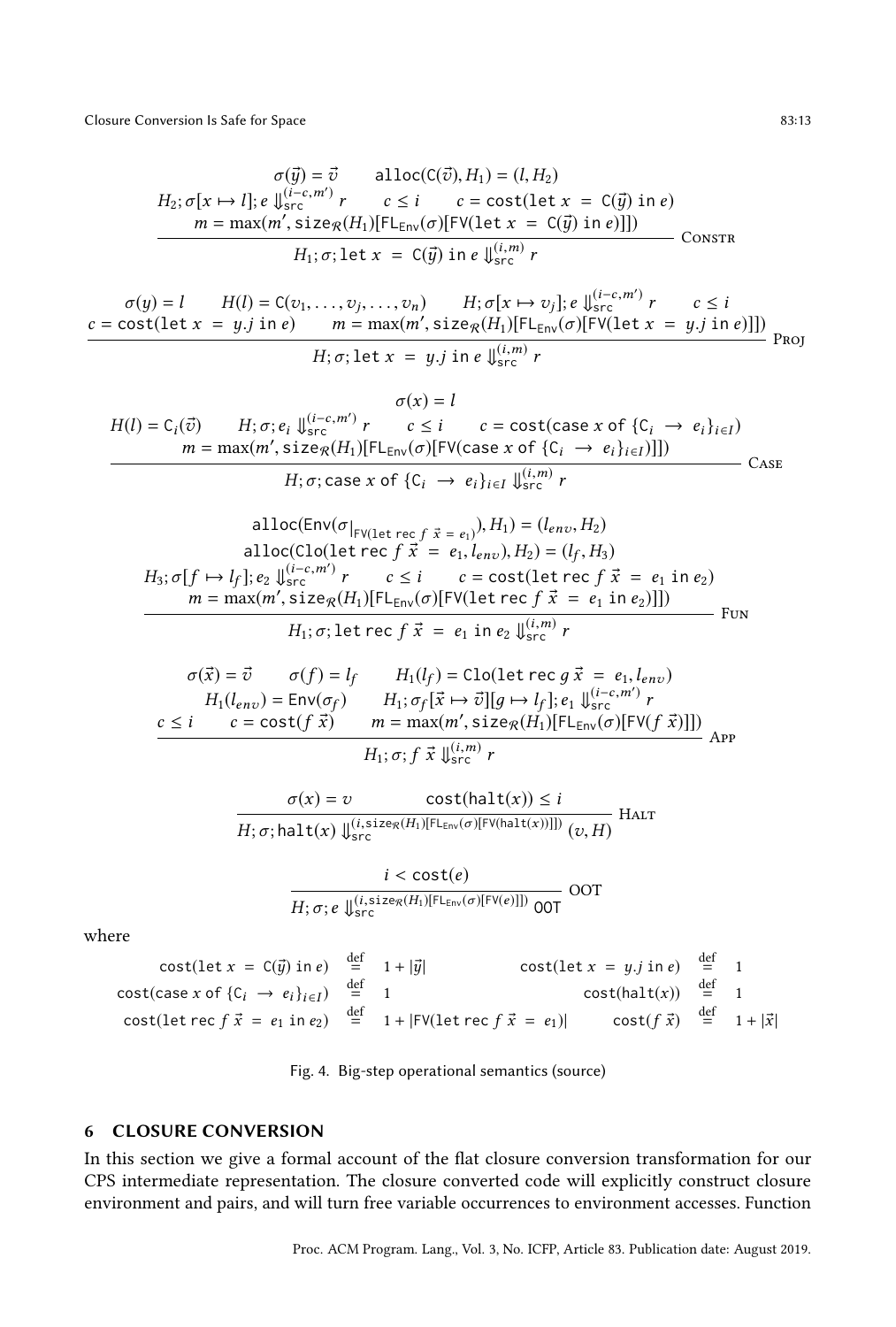<span id="page-13-0"></span>
$$
H; \sigma[f \mapsto \text{let } \text{rec } f \vec{x} = e_1]; e_2 \Downarrow_{\text{trg}}^{(i-c,m)} r
$$
\n
$$
c \leq i \quad c = \text{cost}(\text{let } \text{rec } f \vec{x} = e_1 \text{ in } e_2) \Downarrow_{\text{trg}}^{(i-m)} r
$$
\n
$$
H; \sigma; \text{let } \text{rec } f \vec{x} = e_1 \text{ in } e_2 \Downarrow_{\text{trg}}^{(i,m)} r
$$
\n
$$
\sigma(\vec{x}) = \vec{v} \qquad \sigma(f) = \text{let } \text{rec } g \vec{x} = e \qquad \text{GC}_{\text{FL}_{\text{Env}}([\vec{x} \mapsto \vec{v}][g \mapsto \text{let } \text{rec } g \vec{x} = e])[\text{FV}(e)]}(H_1, H_2, \beta)
$$
\n
$$
H_2; \beta \circ ([\vec{x} \mapsto \vec{v}][g \mapsto \text{let } \text{rec } g \vec{x} = e]); e \Downarrow_{\text{trg}}^{(i-c,m')} r
$$
\n
$$
c \leq i \qquad c = \text{cost}(f \vec{x}) \qquad m = \max(m', \text{size}(H_1))
$$
\n
$$
H_1; \sigma; f \vec{x} \Downarrow_{\text{trg}}^{(i,m)} r
$$
\n
$$
\text{APP}_{\text{CC}}
$$

Fig. 5. Big-step operational semantics (target)

calls will be modified so that they destruct the closure pair and pass the closure environment as an argument to the function. Therefore, the post-closure-conversion semantics (that we presented in the previous section) does not need to capture the environment at the time of function definition or look it up in the heap during function calls. Functions are closed and therefore can be evaluated at the environment containing bindings for the formal parameters and the function name. After closure conversion, all function definitions can be hoisted to the top level, and there are only two levels of scope: the global scope and the scope that is local to every function. The resulting flat, closure-converted code can be directly translated to C.

#### 6.1 Closure Conversion

We present closure conversion as a deductive system. The judgment  $\Gamma, \Phi \vdash_{(\phi, \gamma)} e \leadsto \bar{e}$  asserts that  $\bar{e}$  is the output of closure conversion of a source program e in a local environment Γ, that contains the names of locally bound free variables (i.e., variables declared within the scope of the current function declaration) and a *global* environment  $\Phi$ , that contains the names of free variables in scopes not local to the current function. The judgment is also indexed by two identifiers  $\phi$ (that maps function names in scope to their closure environment) and  $\gamma$  (the name of the formal parameter that corresponds to the closure environment in the current function). We write  $e \rightsquigarrow \bar{e}$ for the closure conversion of top-level programs in which case Γ, Φ are empty and  $\phi$ , γ have dummy values. The global environment  $\Phi$  is an ordered set, that represents the order in which the values of free variables are stored in the closure environment.

We formalize an auxiliary judgment  $\Gamma$ ,  $\Phi \vdash_{(\phi, \gamma)} \vec{x} \triangleright \mathcal{E}$ , Γ' that associates a list of free variables  $\vec{x}$ before closure conversion with an evaluation context  $\mathcal{E}$ , under which the variables should be used in closure converted code, and a possibly updated local environment Γ ′ . Intuitively, the evaluation context will take care of finding the values of free variables by accessing the environment parameter, and constructing the closure pair when this is needed. We want to project each free variable and construct a closure pair at most once within each local scope, we update the local environment so that the next time the same variable will be used it will not be projected or constructed again. Apart from the local and global environments ( $\Gamma$  and  $\Phi$  respectively), the judgment has two additional parameters:  $\phi$  a partial map that maps function names in scope to their corresponding closure environments, and  $\gamma$  which is the name of the formal parameter of the environment in the current scope, or a dummy variable if we are at the top-level scope.

The rules of this judgment are presented in fig. [6.](#page-14-1) If a variable is in the local scope (rule Local), then it can be used as-is. The evaluation context and the local environment do not change. If a pre-closure-conversion variable is in the global environment (rule Global), then we project the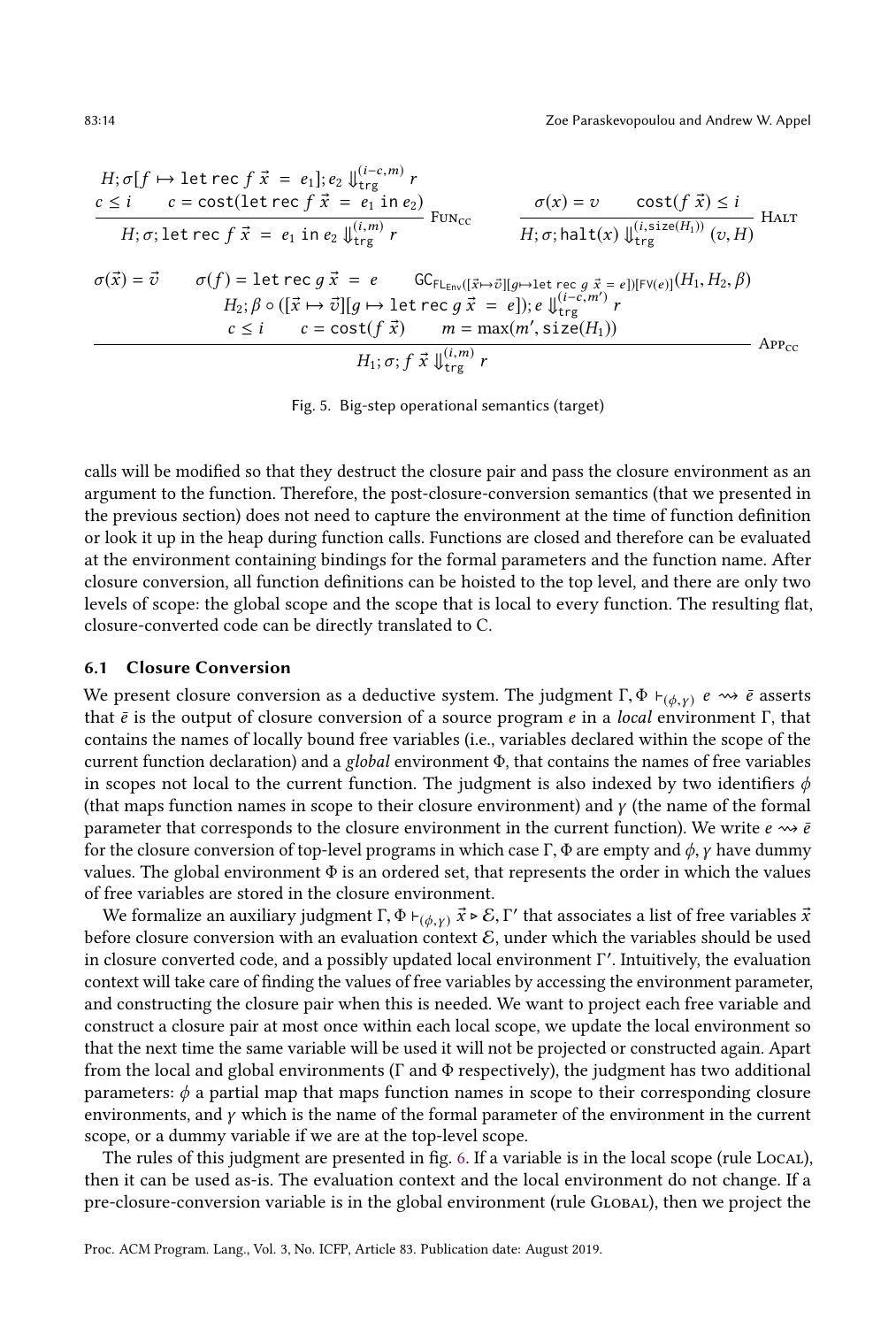Closure Conversion Is Safe for Space 83:15

<span id="page-14-1"></span>
$$
\frac{x \in \Gamma \qquad \Gamma, \Phi \vdash_{(\phi, \gamma)} \vec{x} \triangleright \mathcal{E}, \Gamma'}{\Gamma, \Phi \vdash_{(\phi, \gamma)} x :: \vec{x} \triangleright \mathcal{E}, \Gamma'}
$$
 LocAL  

$$
\frac{x_i \notin \Gamma \qquad \Phi = x_1, \dots, x_i, \dots, x_n \qquad \{x\} \cup \Gamma, \Phi \vdash_{(\phi, \gamma)} \vec{x} \triangleright \mathcal{E}, \Gamma'}{\Gamma, \Phi \vdash_{(\phi, \gamma)} x_i :: \vec{x} \triangleright \text{let } x_i = \gamma. \text{ i in } \mathcal{E}, \Gamma'}
$$
 Global  
 $f \notin \Gamma$   $f \in \text{dom}(\phi)$   $\{f\} \cup \Gamma, \Phi \vdash_{(\phi, \gamma)} \vec{x} \triangleright \mathcal{E}, \Gamma'$ 

$$
\frac{f \notin I}{\Gamma, \Phi \vdash_{(\phi, \gamma)} f :: \vec{x} \triangleright \text{let } f = C_{cc}(f, \phi(f)) \text{ in } \mathcal{E}, \Gamma'} \text{ FUNCTION} \qquad \frac{f \in \text{Cov}(f, \phi(f)) \text{ in } \mathcal{E}, \Gamma'}{\Gamma, \Phi \vdash_{(\phi, \gamma)} [\Gamma \triangleright [\cdot], \Gamma]} \text{EMPTY}
$$

#### Fig. 6. Free variable judgment

value from the current environment parameter and we assign it to a binder that shadows its name. We add the variable to the local environment, so subsequent uses do not cause it to be projected out again. If a pre-closure-conversion variable is in the domain of the function environment map  $\phi$  (rule FUNCTION), then it is a function name that must be packed together with its environment (given by the binding of the map) to construct a closure pair. Again, the local environment is extended accordingly.

We may now formalize the closure-conversion judgment (fig. [7.](#page-15-0) The rules for constructor, projection, pattern matching and halt are straightforward propagation rules. All they need to do is to handle the free variables correctly using the judgment we formalized above. The function case (rule  $CC_{FUN}$ ), after picking a fresh name for the formal environment parameter of the closure-converted function, closure-converts the body of the function in a local environment that contains only the formal parameters, a global environment that consists of the free variables of the function definition in some particular order and a function map that has a single binding of the currently defined function to its formal environment parameter. The closure-converted code will then construct the closure environment. The function map will be extended with a mapping from the newly defined function to the newly constructed environment, and the continuation will be closure-converted. The application case (rule  $cc_{\rm Apr}$ ), after handling the free variables g and  $\vec{x}$ , projects the code pointer and the environment parameter out of the closure and performs the application passing the extra environment argument.

For recursive calls, our closure-conversion transformation will first construct the closure by packing its code with the current environment, then immediately project them out to perform the call. During compilation, these administrative redexes, that do not affect our resource preservation proof, will be eliminated by a proved-correct shrink-reduction transformation [\[Savary Bélanger](#page-28-12) [and Appel 2017\]](#page-28-12).

In our compiler we have a closure-conversion program, a Coq function. Although we could prove it correct directly, we provide this inductive definition as a relational specification for closure conversion. This allows us to reason about closure conversion without worrying about the details of the implementation. Then, we prove that closure-conversion program is correct w.r.t. the relational specification.

# <span id="page-14-0"></span>7 LOGICAL RELATION

In this section we build the logical relation that we use to prove closure conversion correct and safe for time and space, and we go through some important properties it satisfies. The idea is that along with proving functional correctness we establish the cost bounds on the resources consumed by evaluating the source and target. We achieve this by parameterizing the logical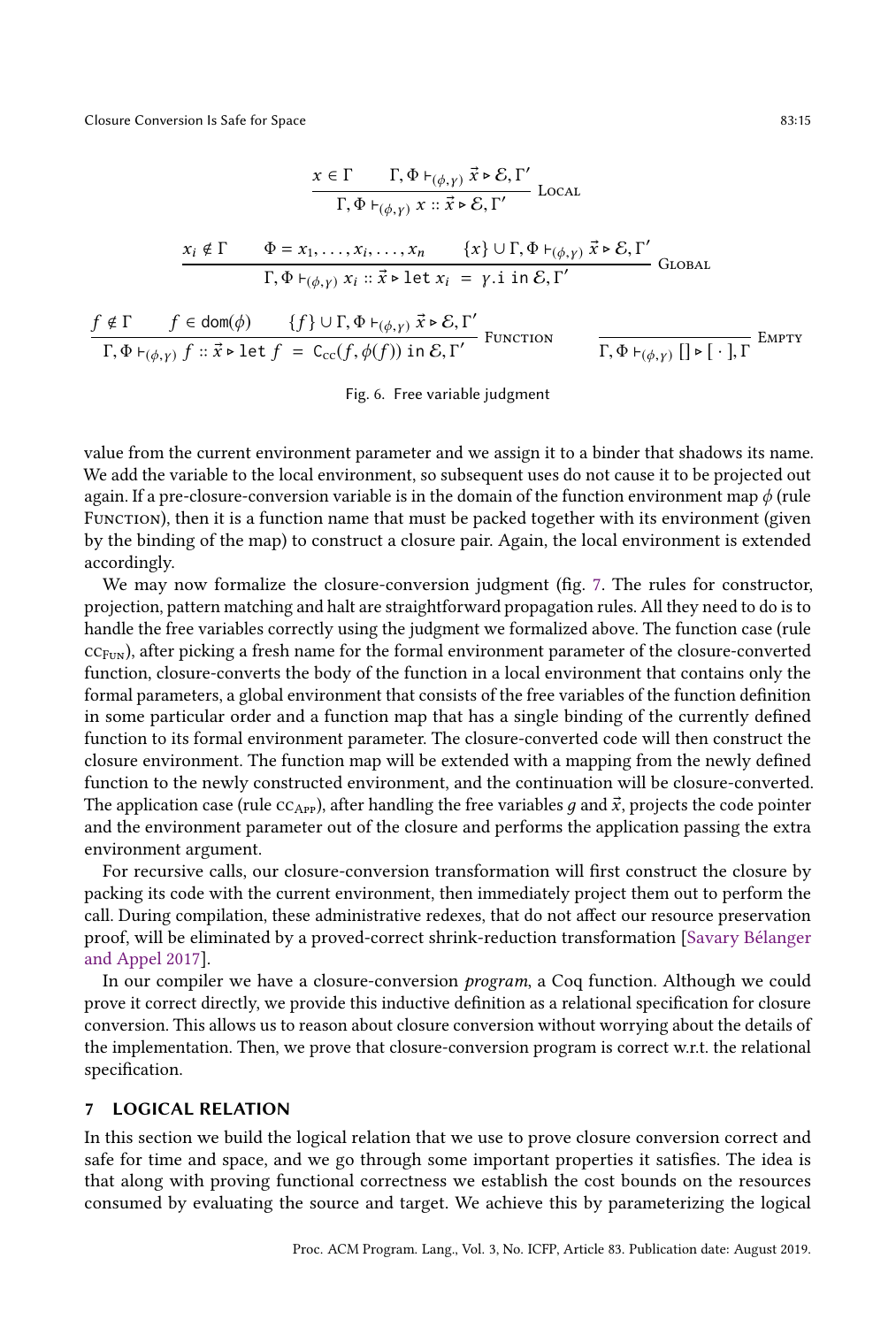<span id="page-15-0"></span><sup>Γ</sup>, <sup>Φ</sup> <sup>⊢</sup>(ϕ,<sup>γ</sup> ) <sup>y</sup>® <sup>▷</sup> <sup>E</sup>, <sup>Γ</sup> ′ {x} ∪ Γ ′ , <sup>Φ</sup> <sup>⊢</sup>(ϕ,<sup>γ</sup> ) <sup>e</sup> ⇝ <sup>e</sup>¯ <sup>Γ</sup>, <sup>Φ</sup> <sup>⊢</sup>(ϕ,<sup>γ</sup> ) let <sup>x</sup> <sup>=</sup> <sup>C</sup>(®y) in <sup>e</sup> ⇝ E[let <sup>x</sup> <sup>=</sup> <sup>C</sup>(®y) in <sup>e</sup>¯] ccConstr <sup>Γ</sup>, <sup>Φ</sup> <sup>⊢</sup>(ϕ,<sup>γ</sup> ) <sup>y</sup> <sup>▷</sup> <sup>E</sup>, <sup>Γ</sup> ′ {x} ∪ Γ ′ , <sup>Φ</sup> <sup>⊢</sup>(ϕ,<sup>γ</sup> ) <sup>e</sup> ⇝ <sup>e</sup>¯ <sup>Γ</sup>, <sup>Φ</sup> <sup>⊢</sup>(ϕ,<sup>γ</sup> ) let <sup>x</sup> <sup>=</sup> <sup>y</sup>®.<sup>i</sup> in <sup>e</sup> ⇝ E[let <sup>x</sup> <sup>=</sup> <sup>y</sup> ′ .i in e¯] ccProj <sup>Γ</sup>, <sup>Φ</sup> <sup>⊢</sup>(ϕ,<sup>γ</sup> ) <sup>x</sup> <sup>▷</sup> <sup>E</sup>, <sup>Γ</sup> ′ Γ ′ , <sup>Φ</sup> <sup>⊢</sup>(ϕ,<sup>γ</sup> ) <sup>e</sup><sup>i</sup> ⇝ <sup>e</sup>¯<sup>i</sup> <sup>Γ</sup>, <sup>Φ</sup> <sup>⊢</sup>(ϕ,<sup>γ</sup> ) case <sup>x</sup> of {C<sup>i</sup> <sup>→</sup> <sup>e</sup><sup>i</sup> }<sup>i</sup> <sup>∈</sup><sup>I</sup> ⇝ E[case <sup>x</sup> of {C<sup>i</sup> <sup>→</sup> <sup>e</sup>¯<sup>i</sup> }<sup>i</sup> <sup>∈</sup>I] ccCase <sup>Γ</sup>, <sup>Φ</sup> <sup>⊢</sup>(ϕ,<sup>γ</sup> ) <sup>x</sup> <sup>▷</sup> <sup>E</sup>, <sup>Γ</sup> ′ <sup>Γ</sup>, <sup>Φ</sup> <sup>⊢</sup>(ϕ,<sup>γ</sup> ) halt(x) ⇝ E[halt(x)] ccHalt <sup>Γ</sup>, <sup>Φ</sup> <sup>⊢</sup>(ϕ,<sup>γ</sup> ) <sup>д</sup> :: <sup>x</sup>® <sup>▷</sup> <sup>E</sup>, <sup>Γ</sup> ′ <sup>Γ</sup>, <sup>Φ</sup> <sup>⊢</sup>(ϕ,<sup>γ</sup> ) <sup>д</sup> <sup>x</sup>® ⇝ E[let <sup>д</sup>code <sup>=</sup> <sup>д</sup>.1 in let <sup>д</sup>env <sup>=</sup> <sup>д</sup>.2 in <sup>д</sup>code (дenv :: <sup>x</sup>®′ )] ccApp FV® = FV(let rec f x® = e1) <sup>Γ</sup>, <sup>Φ</sup> <sup>⊢</sup>(ϕ,<sup>γ</sup> ) FV® <sup>▷</sup> <sup>E</sup>, <sup>Γ</sup> ′ <sup>x</sup>®, FV® <sup>⊢</sup>([<sup>f</sup> 7→γ<sup>f</sup> ],γ<sup>f</sup> ) <sup>e</sup><sup>1</sup> ⇝ <sup>e</sup>¯<sup>1</sup> <sup>Γ</sup>, <sup>Φ</sup> <sup>⊢</sup>(ϕ[<sup>f</sup> 7→fenv],<sup>γ</sup> ) <sup>e</sup><sup>2</sup> ⇝ <sup>e</sup>¯<sup>2</sup> <sup>Γ</sup>, <sup>Φ</sup> <sup>⊢</sup>(ϕ,<sup>γ</sup> ) let rec <sup>f</sup> <sup>x</sup>® <sup>=</sup> <sup>e</sup><sup>1</sup> in <sup>e</sup><sup>2</sup> ⇝ E[let rec f γ<sup>f</sup> :: x® = e¯<sup>1</sup> in let fenv = Cenv (FV® ) in e¯2] ccFun

Fig. 7. Closure conversion

relation with a pre- and a postcondition. The precondition is imposed on the initial configurations, and the postcondition is guaranteed to hold on the results of the evaluation. Our logical relation construction is nonstandard in the following ways:

- It is parameterized by two pairs of pre- and postconditions. The doubling of pre- and postconditions allows us to prove monotonicity of the logical relation with respect to these and provide weakening and strengthening rules important for compositional reasoning.
- For a certain class of pre- and postconditions, our reasoning applies to diverging sources as well: we show that divergence is preserved and the memory bound holds. We explain how the combination of fuel-based semantics and time resource bounds enable us to extend the reasoning to nonterminating programs.
- Our logical relation is doubly indexed by a step-index that bounds the depth of recursion and it is crucial for the well-foundedness of our definition, and a heap lookup index that bounds the look up depth in the heap. Although one index could (seemingly) have served both purposes, we explain why it is important to decouple the two, and quantify over all lookup indexes in the fundamental theorem of the logical relation.
- Our logical relation satisfies Kripke monotonicity, in that it respects heap isomorphism: when two configurations are related, they are related for all pairs of configurations that are isomorphic to the original configurations. We achieve this by quantifying over all pairs of isomorphic heap-environment pairs. This allows us to maintain relatedness of the evaluation environments through the execution, regardless of how irrelevant portions of the heap may change.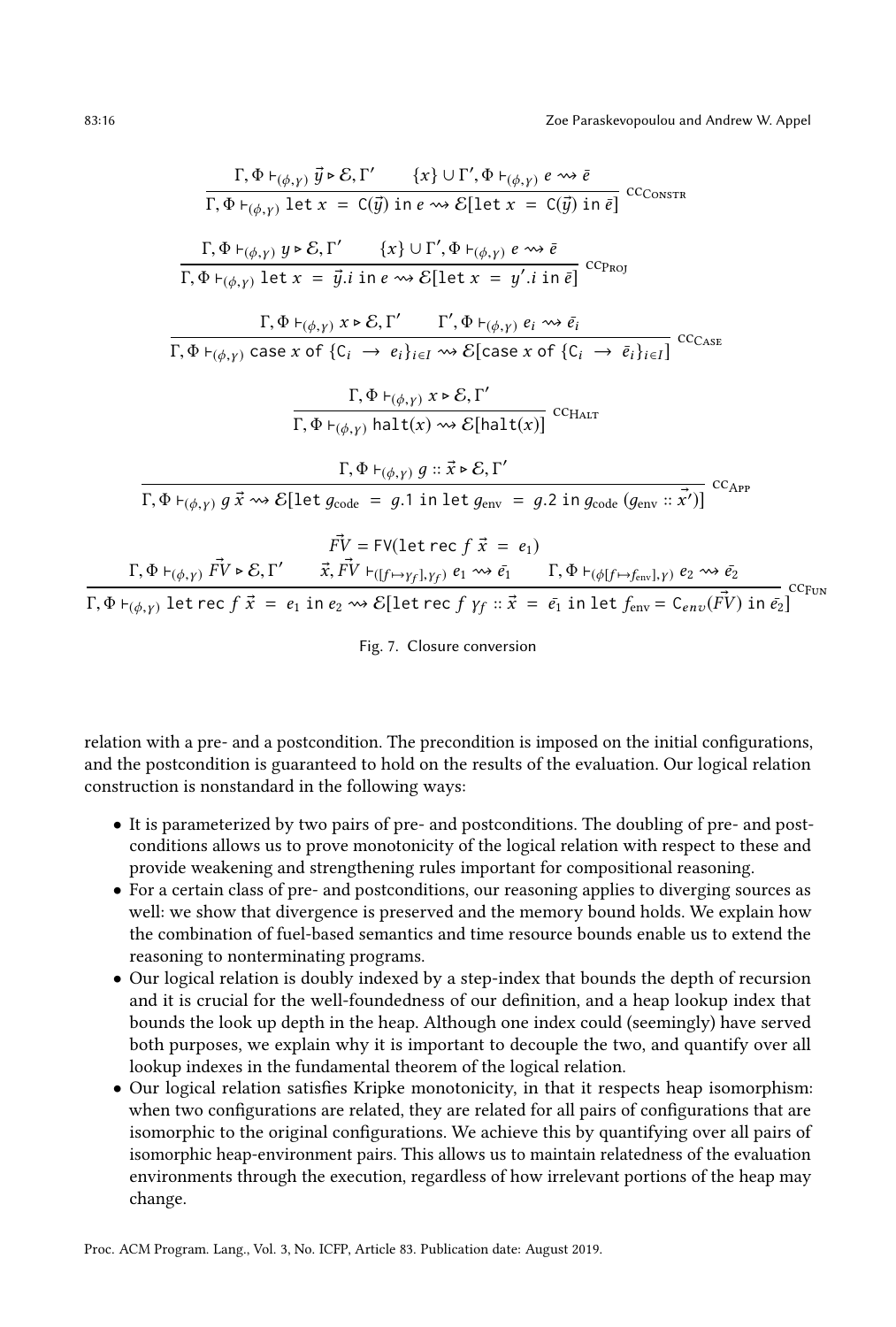Closure Conversion Is Safe for Space 83:17

## 7.1 Configuration Relation: A Failed Attempt

We wish to define a logical relation that allows us to relate the costs of the source and target programs along with proving semantic preservation. Setting the value relation aside for now, let us try to define the configuration relation, that relates the execution of a source and a target configuration.

Following the standard pattern in step-indexed logical relations, we start by stating that for a given step index when the source evaluates to a result in less steps than the step index, the target program also evaluates to a result that is related with the result of the source with the value relation (denoted with  $\mathcal V$ ). Additionally, we parameterize the relation with a *resource precondition* that is imposed on the initial configurations, and a resource postcondition that holds on the two pairs of the time and space consumption. The resource bounds can be program-dependent, hence we add the source configuration as a parameter to the resource postcondition, that is Post  $\in$  Conf  $\rightarrow$  Relation(*nat*  $\times$  *nat*).

The definition of the logical relation looks like,

$$
\mathcal{C}^{k} \{P\} (H_{1}, \sigma_{1}, e_{1}) (H_{2}, \sigma_{2}, e_{2}) \{Q\} \stackrel{\text{def}}{=} \forall r_{1} c_{1} m_{1}, P (H_{1}, \sigma_{1}, e_{1}) (H_{2}, \sigma_{2}, e_{2}) \rightarrow c_{1} \leq k \rightarrow H_{1}; \sigma_{1}; e_{1} \Downarrow_{\text{src}}^{(c_{1}, m_{1})} r_{1} \rightarrow \exists \sigma_{2} c_{2} m_{2}, H_{2}; \sigma_{2}; e_{2} \Downarrow_{\text{trg}}^{(c_{2}, m_{2})} r_{2} \wedge Q (H_{1}, \sigma_{1}, e_{1}) (c_{1}, m_{1}) (c_{2}, m_{2}) \wedge \mathcal{V}^{k-c_{1}} \{P\} r_{1} r_{2} \{Q\}
$$

where  $C$  denotes the configuration relation, k is the step index, P and Q the pre- and postcondition, and  $(H_1, \sigma_1, e_1)$  and  $(H_2, \sigma_2, e_2)$  the source and target configurations.

We would have been satisfied with this definition if we could prove that the logical relation inhabits it, as it would entail what we wish to establish for the transformation. But technical complications prevent us from using this definition directly.

Compositional Reasoning. We want to prove compatibility lemmas that we can use in our closureconversion proof to establish that each step of the transformation yields related programs. For instance, to prove the projection case we would need a compatibility lemma that roughly states,

Lemma 7.1. Assume that

- $\mathcal{G}^k$  {y}  $\vdash$  {P} ( $\sigma_1$ , H<sub>1</sub>) ( $\sigma_2$ , H<sub>2</sub>) {Q}
- $\forall v_1 v_2, \mathcal{V}^k \{P\} (v_1, H_1) (v_2, H_2) \{Q\} \Rightarrow$ 
	- $\mathcal{C}^k$  {P} (H<sub>1</sub>,  $\sigma_1[x \mapsto v_2], e_1$ ) (H<sub>2</sub>,  $\sigma_2[x \mapsto v_2], e_2$ ) {Q}

Then  $C^k$  {P} ( $H_1, \sigma_1$ , let  $x = y$ .j in  $e_1$ ) ( $H_2, \sigma_2$ , let  $x = y$ .j in  $e_2$ ) {Q}

where  $\mathcal{G}^k$  S + {P} ( $\sigma_1,H_1)$  ( $\sigma_2,H_2$ ) {Q} is the environment relation that asserts that the source and target environments map variables in S to related values.

The above variant of the lemma is problematic because it forces us to use the same pre- and postconditions before and after the evaluation of the outer constructor. This happens because the same pre- and postcondition that are enforced for the current configuration should hold also for future execution of whole functions. Looking back at the closure-conversion rules, before evaluating the right expression we should evaluate the context that causes the projection of the free variables which, if not empty, consumes some units of time. Therefore, after evaluating this context, the initial postcondition will no longer hold. The original postcondition should be reestablished after the evaluation of the two projection constructors, allowing us to apply the induction hypothesis. To support compositional reasoning we should allow pre- and postconditions to vary in these rules. As we explain below, we can solve this issue by decoupling the pair of pre- and postconditions that are local and hold for the current continuation, from the global that hold for execution of whole functions in the environment and the result.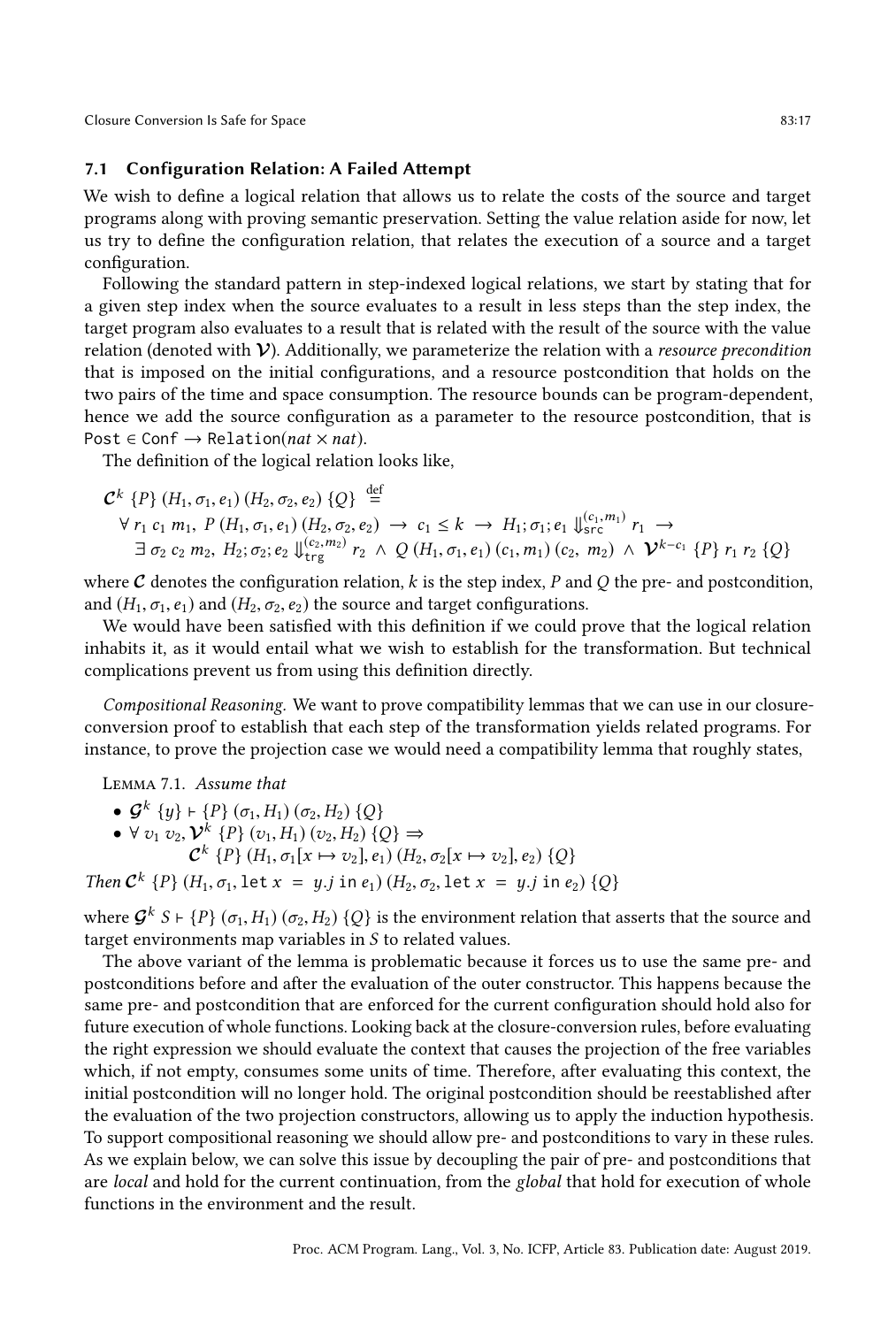Heap Monotonicity. The reader familiar with Kripke logical relations might have already identified a different problem: the logical relation does not directly satisfy the Kripke monotonicity requirement-that is if two configurations are related then they should remain related for any future version of these configurations, as the evaluation of the expressions goes on. This allows to maintain relatedness of the environment of evaluation during execution of the configuration, and it is crucial to prove that closure conversion inhabits the logical relation. In our case, target heaps not only grow, but also shrink and become renamed, so our aim is to state that two related configurations remain related for all isomorphic environment-heap pairs:

$$
\begin{array}{c} \mathsf{FV}(e_1) \vdash (\sigma_1, H_1) \stackrel{\dot{\approx}}{\approx} \beta_1 \ (\sigma'_1, H'_1) \implies \mathsf{FV}(e_2) \vdash (\sigma_2, H_2) \stackrel{\dot{\approx}}{\approx} \beta_2 \ (\sigma'_2, H'_2) \implies \\ C^{(k,j)} \ \{P\} \ (H_1, \sigma_1, e_1) \ (H_2, \sigma_2, e_2) \ \{Q\} \implies \mathcal{C}^{(k,j)} \ \{P\} \ (H'_1, \sigma'_1, e_1) \ (H'_2, \sigma'_2, e_2) \ \{Q\} \end{array}
$$

One could argue that it's enough to prove the semantics is deterministic up to heap isomorphism, in order to prove that our logical relation respects heap isomorphism. This is not the case: to do this we would have to impose additional requirements that the pre- and postcondition respect heap isomorphism. However, the concrete instantiations we are interested in are not preserved by heap isomorphism, because isomorphic heaps can have arbitrary sizes. Therefore, to achieve monotonicity, we explicitly close our logical definitions over all pairs of isomorphic environmentheap pairs.

# 7.2 Definition

With all this in mind, we can now simultaneously define a value relation that relates the results of evaluation and a configuration relation that relates the execution of two configurations. The relations are defined by induction on two indexes, the usual step index that indicates the maximum recursion depth, and the lookup index that indicates the maximum heap lookup depth.

Configuration Relation. The configuration relation in its final form appears below. Decoupling the indexes i and j is essential for the correctness proof $-$ by quantifying over all lookup indexes we are able to relate the heaps at any depth for any given step index

$$
\mathcal{C}^{(k,j)}\left\{P_G; P_L\right\} (H_1, \sigma_1, e_1) (H_2, \sigma_2, e_2) \left\{Q_G; Q_L\right\} \stackrel{\text{def}}{=} \n\forall H'_1 \sigma'_1 \beta_1 H'_2 \sigma'_2 \beta_2 r_1 c_1 m_1, \\
FV(e_1) \vdash (\sigma_1, H_1) \approx_{\beta_1} (\sigma'_1, H'_1) \rightarrow FV(e_2) \vdash (\sigma_2, H_2) \approx_{\beta_2} (\sigma'_2, H'_2) \rightarrow \\
P_L (H'_1, \sigma'_1, e_1) (H'_2, \sigma'_2, e_2) \rightarrow c1 \leq k \rightarrow \\
H'_1; \sigma'_1; e_1 \Downarrow_{src}^{(c_1, m_1)} r_1 \rightarrow \text{not\_stuck}(H'_1; \sigma'_1; e_1) \rightarrow \\
\exists r_2 c_2 m_2 \beta, \\
H'_2; \sigma'_2; e_2 \Downarrow_{trg}^{((c_2, m_2)} r_2 \land Q_L (H_1, \sigma_1, e_1) (c_1, m_1) (c_2, m_2) \land \mathcal{V}'^{(k-c_1, j)}_{\beta} \left\{P_G\right\} r_1 r_2 \left\{Q_G\right\}
$$

We additionally require that the source program cannot get stuck, that is, it terminates with any given amount of fuel either with a result or an out-of-time exception. This is needed to exclude programs that may time out with small fuel values but get stuck later.

Value Relation. The value relation [\(Figure 8\)](#page-18-0) relates the result of two executions at a given step index *i*, lookup index *j* and location renaming function  $\beta$ , which keeps track of the mapping between source and target locations. Tracking the renaming allows us to establish that the reachable locations in the two heaps are in bijective correspondence.

Results are related as follows: An out-of-time exception relates only to an out-of-time exception. A pair of a location and a heap is related to another such pair if a.) both locations point to a constructed value in the heap, the target location agrees with the mapping of the source location of renaming function, and the arguments of the constructors are pairwise related at a strictly smaller

Proc. ACM Program. Lang., Vol. 3, No. ICFP, Article 83. Publication date: August 2019.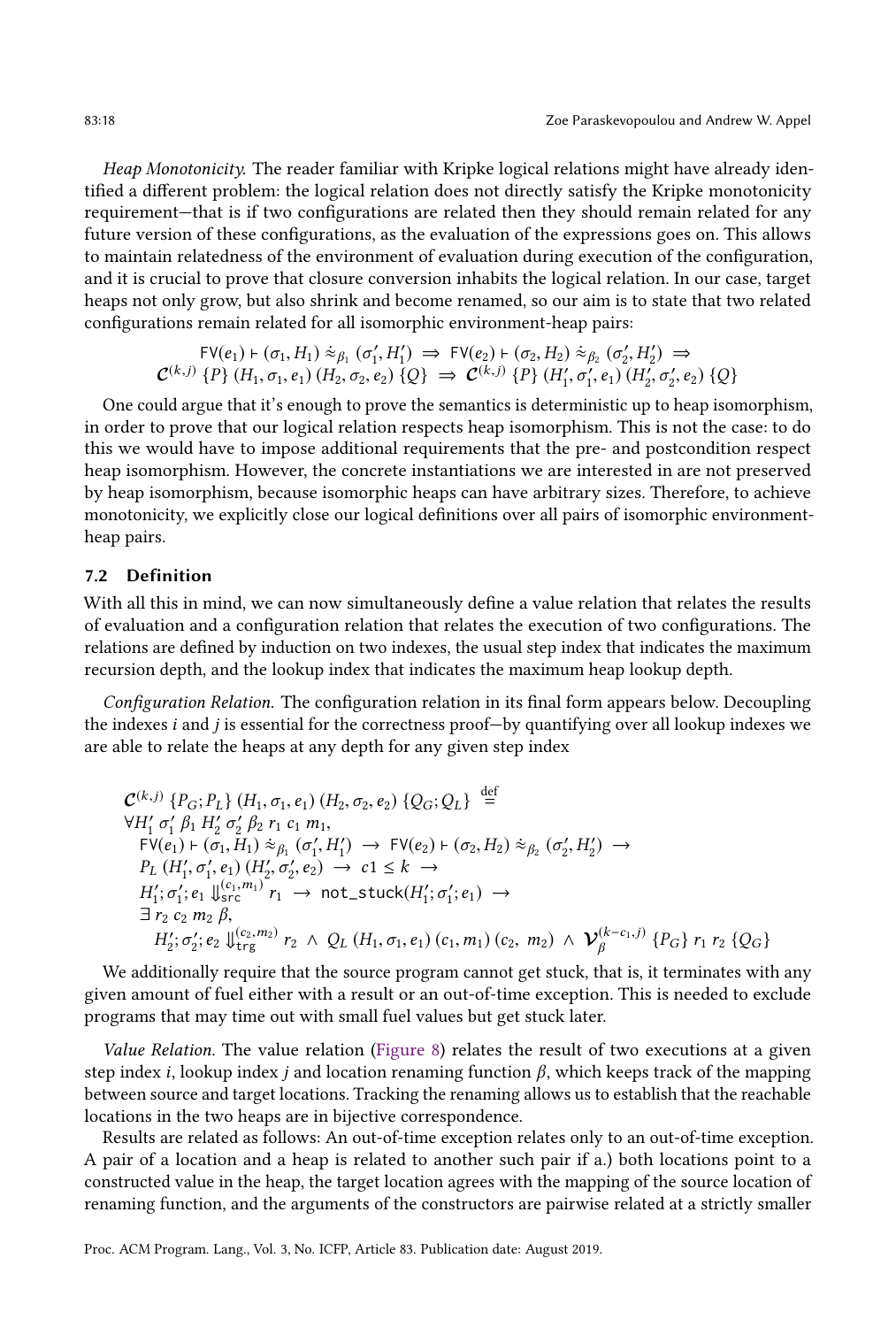lookup index; or b.) the source location points to a closure value and the target location points to a closure record. The closure environments must be related by the closure environment relation (denoted with  $\mathcal{CL}$  and shown below). In addition, for any source and target heaps isomorphic to the original ones at the root set that contains the closure environment, the function maps logically related values to logically related results, and any strictly smaller step index. The environment part of the configuration is the environment part of the closure for the source, and singleton environment mapping the environment parameter to the appropriate location for the target, both extended with the appropriate bindings for the formal parameters and the recursive function. We additionally require that the precondition holds upon function entry. This is crucial in order to instantiate the precondition premise of the configuration relation in the application case.

<span id="page-18-0"></span>
$$
\mathbf{V}_{\beta}^{(k,j)}\{P\} \text{ OOT OOT } \{Q\} \stackrel{\text{def}}{=} \text{ True}
$$
\n
$$
\mathbf{V}_{\beta}^{(k,j)}\{P\} (l_1, H_1) (l_2, H_2) \{Q\} \stackrel{\text{def}}{=} \text{ if } H_1(l_1) = C(\vec{v}_1) \text{ and } H_2(l_2) = C(\vec{v}_2).
$$
\n
$$
\rho_{\beta}^{(k,j)}\{P\} (l_1, H_1) (l_2, H_2) \{Q\} \stackrel{\text{def}}{=} \text{ If } H_1(l_1) = \text{Clo}(\text{let } \text{rec } f_1 \vec{x} = e_1, l_{env_1})
$$
\n
$$
\mathbf{V}_{\beta}^{(k,j)}\{P\} (l_1, H_1) (l_2, H_2) \{Q\} \stackrel{\text{def}}{=} \text{ If } H_1(l_1) = \text{Clo}(\text{let } \text{rec } f_1 \vec{x} = e_1, l_{env_1})
$$
\n
$$
\forall (j' < j), \mathbf{CC}_{\beta}^{(k,j')}\{P\} (l_{env_1}, H_1) (l_{env_2}, H_2) \{Q\} \land \forall (i < k) H_1' \beta_1 I_{env_1}' H_2' \beta_2 I_{env_2}' \vec{v}_1 \vec{v}_2,
$$
\n
$$
(l_{env_1}, H_1) \approx_{\beta_1} (l_{env_1}', H_1') \rightarrow (l_{env_2}, H_2) \approx_{\beta_2} (l_{env_2}', H_2') \rightarrow
$$
\n
$$
\text{alloc}(H_1', \text{Clo}(\text{let } \text{rec } f_1 \vec{x} = e_1, l_{env_1}') = (l_{f_1}, H_1'') \rightarrow
$$
\n
$$
H_1'(l_{env_1}') = \text{Env}(\sigma_{f_1}) \rightarrow
$$
\n
$$
(\forall j, \mathbf{V}_{\beta_2 \circ \beta_2 \beta_1^{-1}}^{(k,j)}\{P\} (\vec{v}_1', H_1') (\vec{v}_2, H_2') \{Q\}) \rightarrow
$$
\n
$$
P (H_1'', \sigma_1, e_1) (H_2', \sigma
$$

$$
\mathcal{V}_{\beta}^{(k,j)}\left\{P\right\}\left(l_1,H_1\right)\left(l_2,H_2\right)\left\{Q\right\} \stackrel{\mathrm{def}}{=} \mathsf{False}
$$

Otherwise.

#### Fig. 8. Value relation

Closure Environment Relation. The closure relation mentioned by the above definition is defined simultaneously with the value relation and it relates a source and a target closure environment pointers. It asserts that the locations of the two pointers agree with the location renaming and that the values of each environment are pairwise related.

$$
\mathcal{CL}_{\beta}^{(k,j')} \{P\} (l_1, H_1) (l_2, H_2) \{Q\} \stackrel{\text{def}}{=} \\ \exists \sigma, x_1, \dots, x_n, v_1, \dots, v_n, \ l_2 = \beta(l_1) \land H_1(l_1) = \text{Env}(\sigma) \land H_2(l_2) = \text{C}(v_1, \dots, v_n) \land \\ \text{dom}(\sigma) = \{x_1, \dots, x_n\} \land \bigwedge^{i \in [1, n]} \mathcal{V}_{\beta}^{(k,j)} \{P\} (\sigma(x_i), H_1) (v_i, H_2) \{Q\}
$$

Environment Relation. As usual, we lift the value relation to environments. The environment relation is annotated with a set of free variables and states that every variable in the set that is bound in the first environment, is also bound in the second environment and the bindings are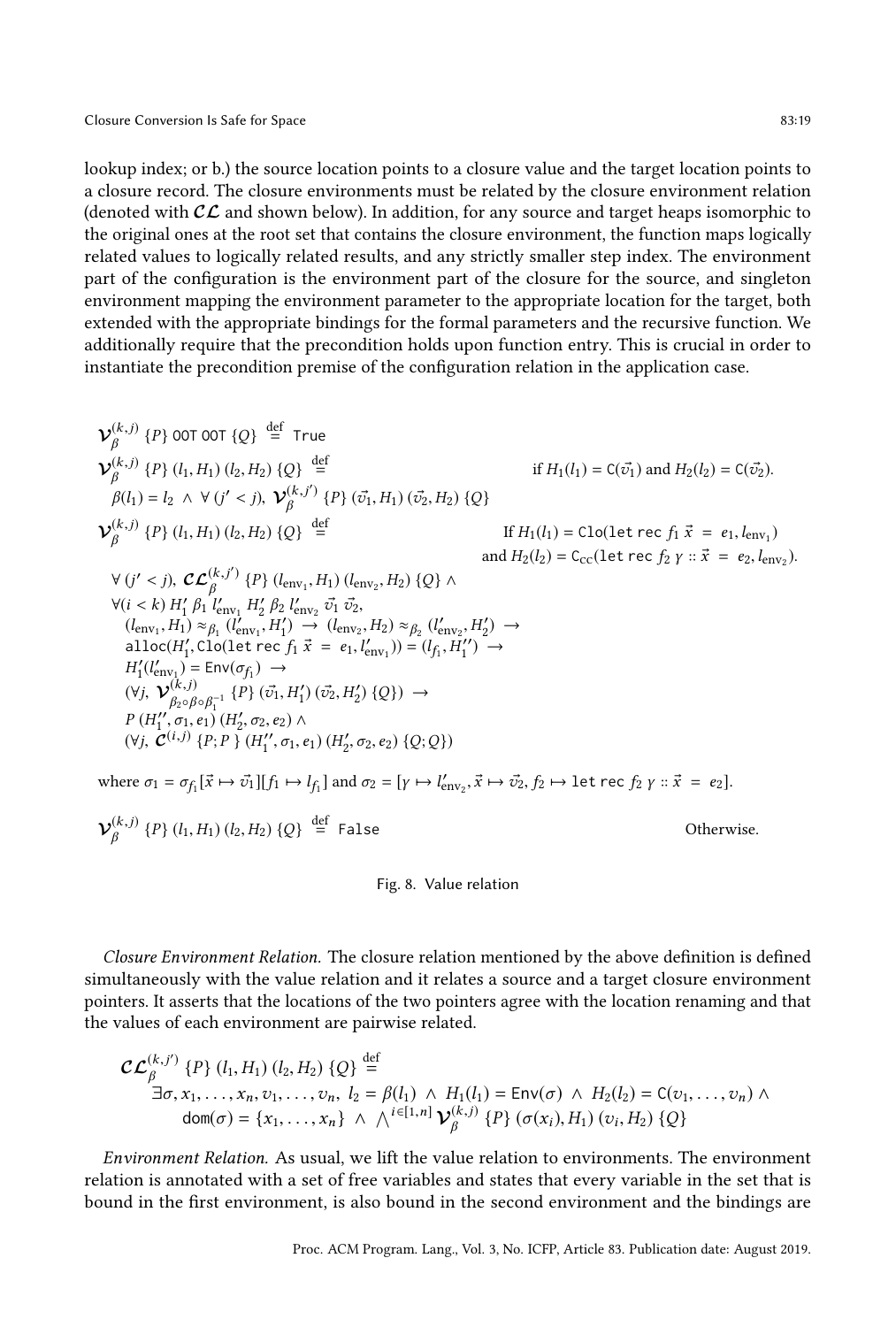logically related.

$$
\mathcal{G}_{\beta}^{(k,j)} S \vdash \{P\} (\sigma_1, H_1) (\sigma_2, H_2) \{Q\} \stackrel{\text{def}}{=} \forall (x \in S) \ v_1, \ \sigma_1(x) = v_1 \rightarrow \exists \ v_2, \ \sigma_2(x) = v_2 \ \land \ \mathcal{V}_{\beta}^{(k,j)} \{P\} \ (v_1, H_1) \ (v_2, H_2) \{Q\}
$$

## 7.3 Properties

We discuss formally some important properties of the logical relation.

Relating Nonterminating Programs. A known limitation of logical relations is the inability to reason about divergence preservation. In the usual formulation of logical relations, two programs are vacuously related if the source program doesn't terminate (or gets stuck). We address this limitation here by adopting a fuel-based semantics and raising out-of-time exceptions, which as a result of the computation is logically related only with an other out-of-time exception. We show how this allows us to prove, for a certain class of postconditions, that the translation of a nonterminating program is also a nonterminating program, whose memory consumption is within the desired bounds.

We say a resource is *downward* (resp. upward) f-bounded if for the resource consumption of the source  $r_{src}$  and the target  $r_{trg}$  we have that  $f(r_{src}) \le r_{trg}$  (resp.  $r_{trg} \le f(r_{src})$ ) for some function f.

THEOREM 7.2. Assume  $\mathcal{C}^{(k,j)}$   $\{P_G;P_L\}$   $(H_1,\sigma_1,e_1)$   $(H_2,\sigma_2,e_2)$   $\{Q_G;Q_L\}$  and that  $Q_L$  implies that time cost is downward  $f$ -bounded for some invertible function  $f$ , and that the memory consumption is upward g-bounded for some monotonic function g. Then if, for some  $m_1$ ,  $H_1$ ;  $\sigma_1$ ;  $e_1 \bigoplus_{S}^{m_1}$  then  $H_2$ ;  $\sigma_2$ ;  $e_2 \bigcap_{\text{trg}}^{m_2}$  for some  $m_2$ . Furthermore, if  $m_1 \neq \infty$  then  $m_2 \leq g(m_1)$ .

This theorem requires that the execution time of the source is bounded by the execution time of the target and the memory usage of the target is bounded by the memory usage of the source. The proof below gives some intuition about these requirements.

PROOF. Consider any fuel value *i*. We will show that the target program diverges when run with fuel *i*, with some memory consumption that satisfies the bound. Since the source diverges, running the source program with  $f^{-1}(i)$  must return an 00T exception with some memory consumption  $m'_1 \leq m_1$ . From the logical relation, there exists a fuel j for which the target program also returns an 00T exception and has some memory consumption  $m'_2$ . Furthermore, from the postcondition,  $f(f^{-1}(i)) \leq j$ , that is  $i \leq j$ . Hence, by monotonicity of the resource consumption of the target evaluation semantics, the target program runs out of time when run with fuel *i* with some memory consumption  $m_2'' \leq m_2'$ .

To prove the memory bound, we derive from the post condition that  $m'_2 \leq g(m'_1)$  and therefore  $m''_2 \leq g(m'_1)$ . By monotonicity of g and the fact that  $m'_1 \leq m_1$  we obtain that  $m''_2 \leq g(m_1)$ .  $\Box$ 

Local Reasoning. In its first simple form the logical relation did not support compositional reasoning, We address that by allowing a pair of local and a pair of global pre- and postconditions that allow us to restate compositional versions of the compatibility lemmas. Conceptually, by decoupling the global from the local conditions, we obtain monotonicity for the local conditions as that can vary without affecting the global invariant that holds for the execution of whole functions. As an example, we look again at the projection case for an example of a compatibility lemma.

First, we state strengthening and weakening properties for the pre- and postconditions. For compactness, we group constructors that are described as evaluation contexts together, although these properties are meaningful only when these contexts are singleton contexts.

Definition 7.3 (Precondition strengthening, context application). PreCtx  $\mathcal{E}_1 \mathcal{E}_2$  e<sub>1</sub> e<sub>2</sub> P<sub>1</sub> P<sub>2</sub> asserts that for any evaluation context interpretations  $H_1; \sigma_1; \mathcal{E}_1 \blacktriangleright^{c_1} H_1'; \sigma_1'$  and  $H_2; \sigma_2; \mathcal{E}_2 \blacktriangleright^{c_2} H_2'; \sigma_2',$  if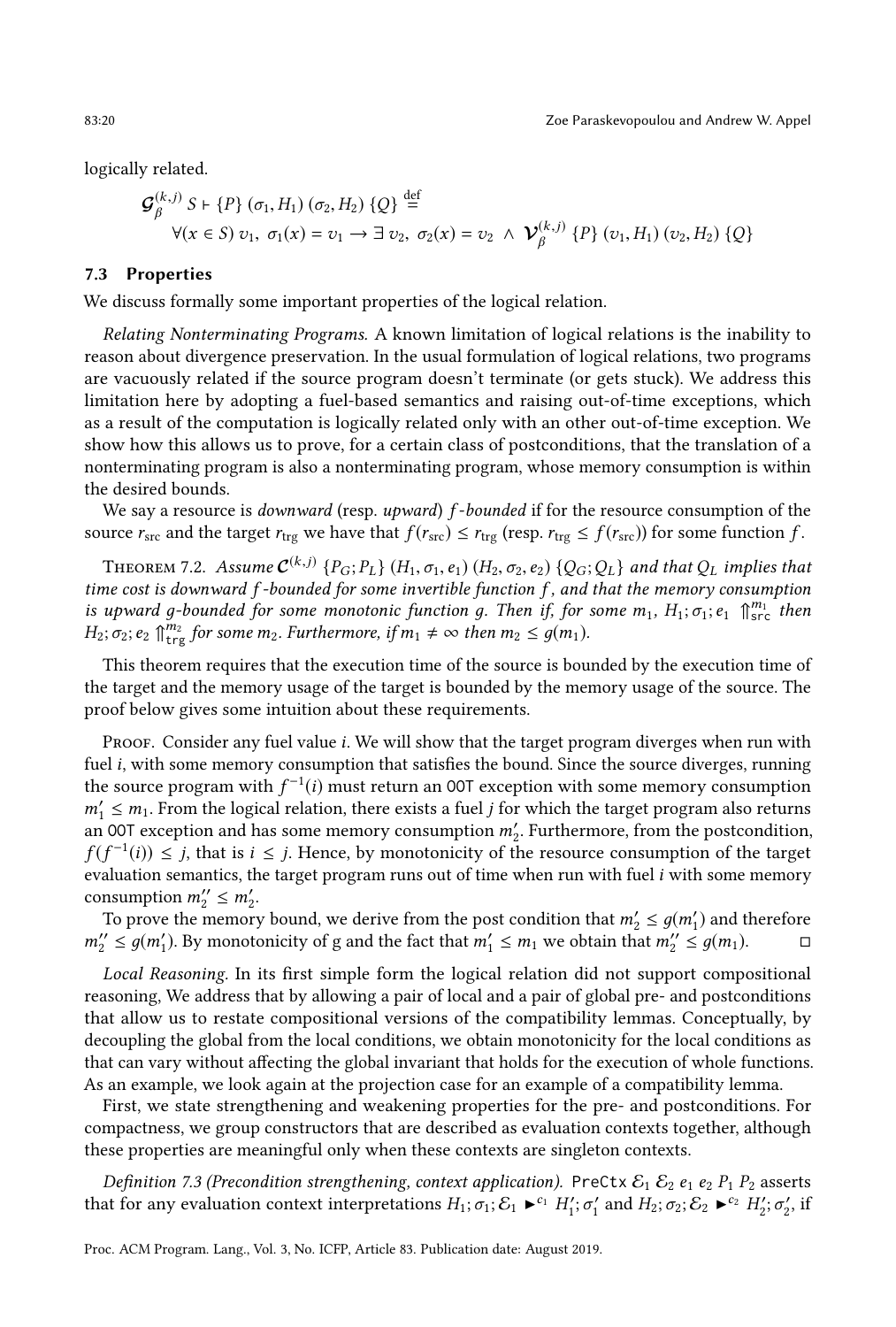$P_1 (H_1, \sigma_1, \mathcal{E}_1[\epsilon_1]) (H_2, \sigma_2, \mathcal{E}_2[\epsilon_2])$  holds one the configuration before interpreting the context then  $P_2(H'_1, \sigma'_1, e_1)$   $(H'_2, \sigma'_2, e_2)$  holds one the final configurations.

Definition 7.4 (Postcondition weakening, context application). PostCtx  $\mathcal{E}_1$   $\mathcal{E}_2$  e<sub>1</sub> e<sub>2</sub>  $Q_1$   $Q_2$  asserts that for any any evaluation context interpretations  $H_1$ ;  $\sigma_1$ ;  $\mathcal{E}_1 \blacktriangleright^{c_1} H_1'$ ;  $\sigma_1'$  and  $H_2$ ;  $\sigma_2$ ;  $\mathcal{E}_2 \blacktriangleright^{c_2} H_2'$ ;  $\sigma_2'$ , if  $Q_2$  ( $H'_1, \sigma'_1, e_1$ ) (c,m) (c',m') on the final configuration and its resource consumption, then  $Q_1(H_1, \sigma_1, \mathcal{E}_1[e_1])$   $(c+c_1, \max(m, \text{size}_{\mathcal{R}}(H_1)[\mathsf{FL}_{\mathsf{Env}}(\sigma)[\mathsf{FV}(\mathcal{E}_1[e_1])]])$   $(c'+c_2, m')$  holds on the initial configuration and its resource consumption.

Above, the time consumption of the initial configurations is the time needed for evaluation of the final configurations, plus the time needed for the interpretation of the context. The memory consumption of the source is the maximum of the size of the reachable memory from the initial configurations and the memory consumption of the final configurations. The memory consumption of the target configuration is just propagated.

To establish the bounds when both programs timeout, we need to be able to derive the post condition from the precondition on the current configurations.

Definition 7.5 (Precondition entails postcondition, timeout). PrePostTimeout P Q asserts that if P  $(H_1, \sigma_1, e_1)$   $(H_2, \sigma_2, e_2)$  and  $c < \text{cost}(e_1)$  then

 $Q(H_1, \sigma_1, e_1)$  (c, size $R(H_1)[\mathsf{FL}_{\mathsf{Env}}(\sigma)[\mathsf{FV}(e_1)]]$ ) (c, size( $H_2$ ))

We can now state and prove the projection compatibility theorem in its full generality, encompassing the weakening and strengthening rules for pre- and postconditions.

THEOREM 7.6 (PROJECTION COMPATIBILITY). Assume that

- 
- PreCtx (let  $x = y.j$  in  $[\cdot]$ ) (let  $x = y.j$  in  $[\cdot]$ )  $e_1 e_2 P_L P'_L$ <br>• PostCtx (let  $x = y.j$  in  $[\cdot]$ ) (let  $x = y.j$  in  $[\cdot]$ )  $e_1 e_2 Q_L Q'_L$
- PrePostTimeout  $P_L Q_L$
- $\forall j, \mathcal{G}_{\beta}^{(k,j)}\{y\} \vdash \{P_G\} (\sigma_1, H_1) (\sigma_2, H_2) \{Q_G\}$
- $\forall v_1 v_2, \mathcal{V}_{\beta}^{(k,j)}$  { $P_G$ } ( $v_1, H_1$ ) ( $v_2, H_2$ ) { $Q_G$ }  $\rightarrow$  $\mathcal{C}^{(k,j)}\left\{P_G;P'_L\right\}\left(H_1,\sigma_1[x \mapsto v_2],e_1\right)\left(H_2,\sigma_2[x \mapsto v_2],e_2\right)\left\{Q_G;Q'_L\right\}$

Then  $C^{(k,j)}$  {P<sub>G</sub>; P<sub>L</sub>} (H<sub>1</sub>,  $\sigma_1$ , E<sub>1</sub>[let  $x = y.j$  in  $e_1$ ]) (H<sub>2</sub>,  $\sigma_2$ , E<sub>2</sub>[let  $x = y.j$  in  $e_2$ ]) {Q<sub>G</sub>; Q<sub>L</sub>}

Heap Size. The environment relation has some useful implications for the structure of the two heaps. First, it implies that the reachable portions of the two heaps (up to depth equal to the heap lookup index) are well-formed, meaning that there are no dangling pointers. Therefore, when we quantify over all lookup indexes in our proof we avoid having to carry around wellformedness assumptions, that are required for various lemmas and also the closure conversion proof. Second, and most importantly, it implies that the set of reachable locations of the two heaps are in correspondence up to the given renaming.

In our proof we will use this fact to show that directly after function entry (and garbage collection in the target) the sizes of the heaps are related. By quantifying the environment relation over all heap depths we can derive that the data structures in the reachable portions of two heaps are in 1-1 correspondence, up to the given renaming. Therefore, we can prove that if two environments are related ∀  $j$ ,  $\bm{\mathcal{G}}_\beta^{(k,j)}$   $S$  ⊢  $\{P\}$   $(\sigma_1,H_1)$   $(\sigma_2,H_2)$   $\{Q\},$  then the size of the reachable portion of the target is upper bounded by the size of the reachable portion of the source:  $size_R(H_2)[FLE_{\text{env}}(\sigma_2)[S]] \le$ size<sub>R</sub>(H<sub>1</sub>)[FL<sub>Env</sub>( $\sigma_1$ )[S]]. Notice the use of less than or equal here, since nothing prevents the renaming to map two source locations to the same (related with both) target location.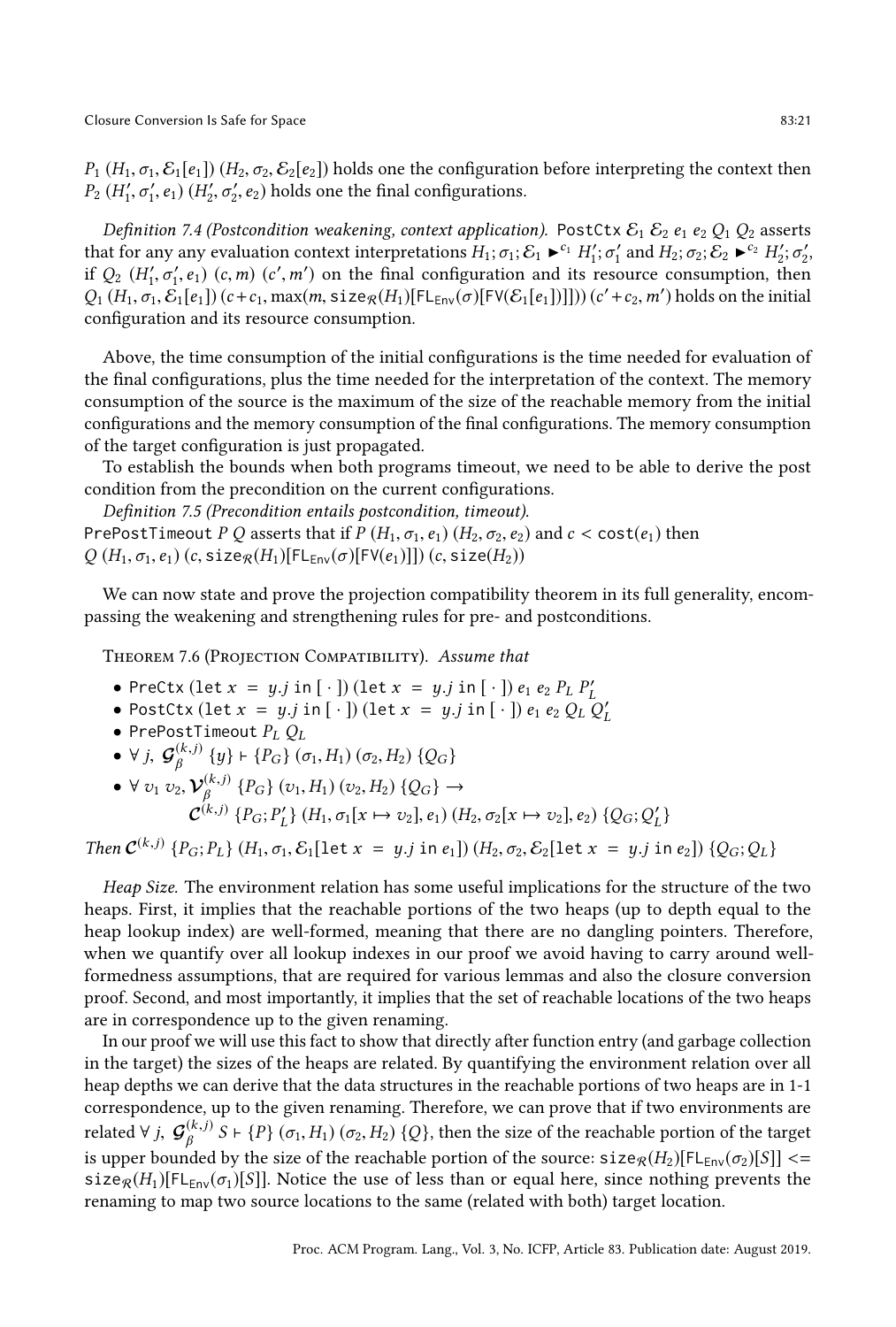## <span id="page-21-0"></span>8 CORRECTNESS PROOF

With this machinery we can prove that closure conversion is correct. We prove that the source and target programs of closure conversion are logically related for an appropriate choice of preand postconditions. In this section we specify the concrete pre- and postconditions for the logical relations proof and we state the correctness theorem.

# 8.1 Time Bound

We are looking to find bounds for the execution time of the target. To handle divergent programs, the execution time of the closure converted program has to be bounded from below by a function of the execution time of the source. This is easy: closure-conversion only adds cost anyway. To derive an upper bound, consider the running time of the closure-converted program: for each source construct there will be an overhead associated with the handling of its free variables, which is at most three steps for each free variable. Function definitions incur additional overhead for the construction of the environment, which costs just one extra step (recall that source cost semantics accounts for cost equal to the number of the free variables of the functions, but this will be zero in the target since functions are closed). For applications there is also an additional overhead equal to three steps, associated with the projections of the code and environment components of the closures and the application of the extra parameter. For any source constructor, the overhead of the target is at most six steps. Therefore the cost of evaluating the target will be at most seven times the cost of evaluating the source. The relation we wish to establish for the execution cost of the two programs is  $c_{src} \leq c_{trg} \leq k_{time} * c_{trg}$ , where  $k_{time} = 7$ .

## 8.2 Space Bound

To derive the space bound, consider how the sizes of the initial configurations relate immediately after function entry, and garbage collection in the target. The size of the target heap will be equal to its reachable portion, which will contain at most the space reachable from its original arguments and the space reachable from the environment argument (if the functions has free variables and the environment is used). The latter includes the allocated space for the environment itself, and the space reachable by the free variables of the original program, whose values are exactly the fields of the environment record. The reachable portion of the source heap will contain at least the space reachable by the arguments, and the space reachable by the free variables of the function, and the closure itself (code pointer + environment pointer + tag, 3 words) if the function is recursive. This closure will be allocated for the target closure too, but unlike the source semantics that does it eagerly, the target will do it just before the function name is used; so we must account for the cost of the closure that may be allocated later in the execution of the target. We also account for the size of the environment that may be present in the target Therefore, when a function starts executing the two initial configurations will be related as follows:

 $size(H_{trg})+3*|{f} \cap FV(e_1)| \leq size_R(H_{src})[FLE_{inv}(\sigma_{src})[FV(e_{src})]]+(1+|FV(\text{let rec } f\vec{x} = e_{src})|)$ 

When evaluating the target function, the heap can grow at most by a an amount proportional to the size of  $e_{src}$ , until the program returns or the next function is called and this relation in established again. Let  $\cos t_{\rm exp}^{\rm space} (e_{\rm src})$  be the maximum amount of allocation that can happen during the evaluation of  $e_{\text{trg}}$ . The size of the target heap, during the evaluation of the closure converted function, will remain below size $R(H_{src})[FL_{env}(\sigma_{src})[FV(e_{src})]] + (1 + |FV|)$  et rec  $f\vec{x} = e_{src}|) +$  $cost_{exp}^{space}(e_{src})$ . Hence the memory consumption of the program, will be upper bounded by the maximum of the above expression and the memory consumption of the execution of its continuation, which is a function call and has a similar upper bound. Observe that the size of the reachable portion of the source heap will be below the memory consumption  $m_{src}$ , which follows directly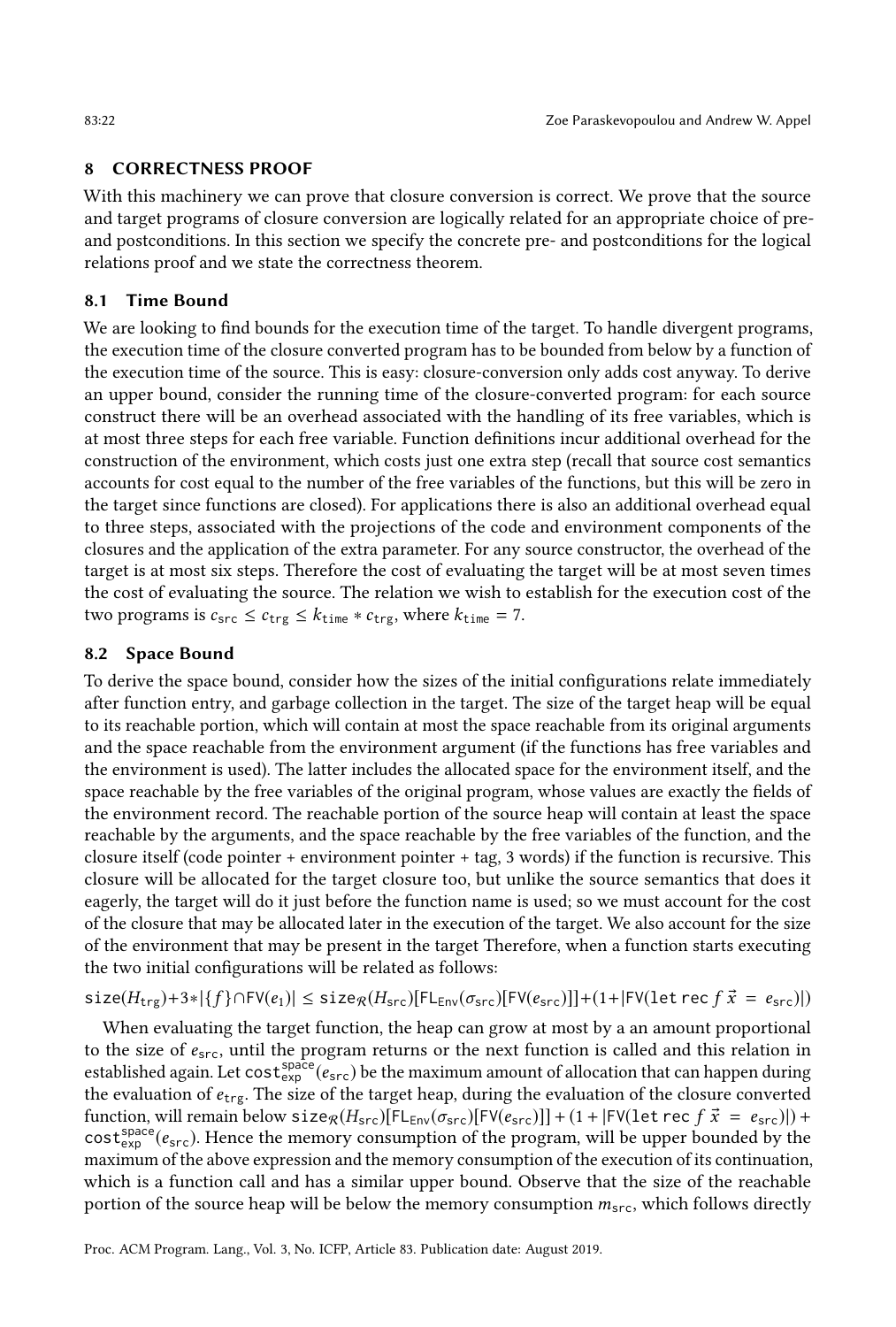by the way the source space consumption is calculated. Therefore we expect that the target space consumption will be below the source consumption plus the maximum overhead incurred by the evaluation of the current function or any future function call.

$$
m_{\text{trg}} \le m_{\text{src}} + \max(1 + |\text{FV}(\text{let rec } f \vec{x})| + \text{cost}_{\text{exp}}^{\text{space}}(e_{\text{src}}), \quad \text{cost}_{\text{heap}}^{\text{space}}(H_{\text{trg}}))
$$

The function  $\mathsf{cost}_{\mathsf{exp}}^{\mathsf{space}}(\cdot)$  captures the maximum amount of allocation that can happen either during the evaluation of the closure-conversion of its argument, or during the evaluation of the closure-conversion of a function nested ins nested inside it. It is defined as,

$$
\begin{array}{rcl}\n\text{cost}^{\text{space}}_{\text{exp}}(\text{let } x = C(\vec{y}) \text{ in } e) & \stackrel{\text{def}}{=} & 1 + |\vec{y}| + \text{cost}^{\text{space}}_{\text{exp}}(e) \\
\text{cost}^{\text{space}}_{\text{exp}}(\text{let } x = y \text{ in } e) & \stackrel{\text{def}}{=} & \text{cost}^{\text{space}}_{\text{exp}}(e) \\
\text{case } y \text{ of } \{C_i \rightarrow e_i\}_{i \in I} & \stackrel{\text{def}}{=} & \max(\text{cost}^{\text{space}}_{\text{exp}}(e_i)) \\
\text{cost}^{\text{space}}_{\text{exp}}(\text{let } \text{rec } f \ \vec{x} = e_1 \text{ in } e_2) & \stackrel{\text{def}}{=} & \max(|\text{env}| + 3 + \text{cost}^{\text{space}}_{\text{exp}}(e_2), |\text{env}| + \text{cost}^{\text{space}}_{\text{exp}}(e_1)) \\
\text{where } |\text{env}| = 1 + |\text{FV}(\text{let } \text{rec } f \ \vec{x} = e_1)| \\
\text{cost}^{\text{space}}_{\text{exp}}(\text{fail}(x)) & \stackrel{\text{def}}{=} & 0 \\
\text{cost}^{\text{space}}_{\text{exp}}(\text{halt}(x)) & \stackrel{\text{def}}{=} & 0\n\end{array}
$$

Most cases are straightforward, but it is worth discussing the function definition case, which is the most complicated. We take the maximum of two terms that correspond to the maximum allocation that can happen during the evaluation of the current expression, and the maximum allocation that can happen during the evaluation of function being defined. The first term amounts to the size of the closure environment that will be allocated, the space of the closure that will be allocated in when it is used in this scope, and the space that will be allocated when evaluating the rest of the program. The second term amounts to the size of the environment of the function plus the space that will be allocated during its evaluation. We can compute the maximum amount of allocation that can happen when evaluating any function pointer that is stored in the heap as described by the following definition.

$$
\text{cost}^{\text{space}}_{\text{heap}}(H) \stackrel{\text{def}}{=} \max \{ \text{cost}^{\text{space}}_{\text{exp}}(e) + (1 + |\text{FV}(\text{let rec } f \vec{x} = e)|) | \exists l, H(l) = \text{let rec } f \vec{x} = e \}
$$

We have formulated the bound that we expect to hold for the space consumption of the two programs, but we're not done yet. These pre- and postconditions will hold only directly after function entry, not necessarily during the execution of the two functions. We need to find pre- and postconditions that capture the relation of the resources at any point during execution. Let us first state the precondition in a more general way. In particular, assume that for some parameters A and  $δ$  we have that size( $H_{trg}$ ) + 3 ∗ |F| ≤ A + δ, where F are the function names in scope that have not been used yet, hence the target code has not constructed their closures and therefore we have to account for their future allocation. Conceptually, A stands for the size of the reachable source heap at the function entry point and  $\delta$  is the extra space that has been allocated during the execution of the target code after the function entry point. If the initial configurations are related this way, then the postcondition that bounds the space consumption of the target is,

$$
m_{\text{trg}} \le \max(A + \text{cost}_{\text{exp}}^{\text{space}}(e_{\text{src}}) + \delta, m_{\text{src}} + \max(\text{cost}_{\text{exp}}^{\text{space}}(e_{\text{src}}), \quad \text{cost}_{\text{heap}}^{\text{space}}(H_{\text{src}})))
$$

Intuitively, the term  $A+{\tt cost}_{\sf exp}^{\sf space}(e_1)+\delta$  captures the maximum space consumption for the execution of the current function, and the term  $m_{src}$  + max(cost  $_{exp}^{space}(e_{src})$ , cost  $_{heap}^{space}(H_{src})$ ) the maximum space consumption of any future execution of a function that is either defined in  $e_{src}$  or is a heap pointer.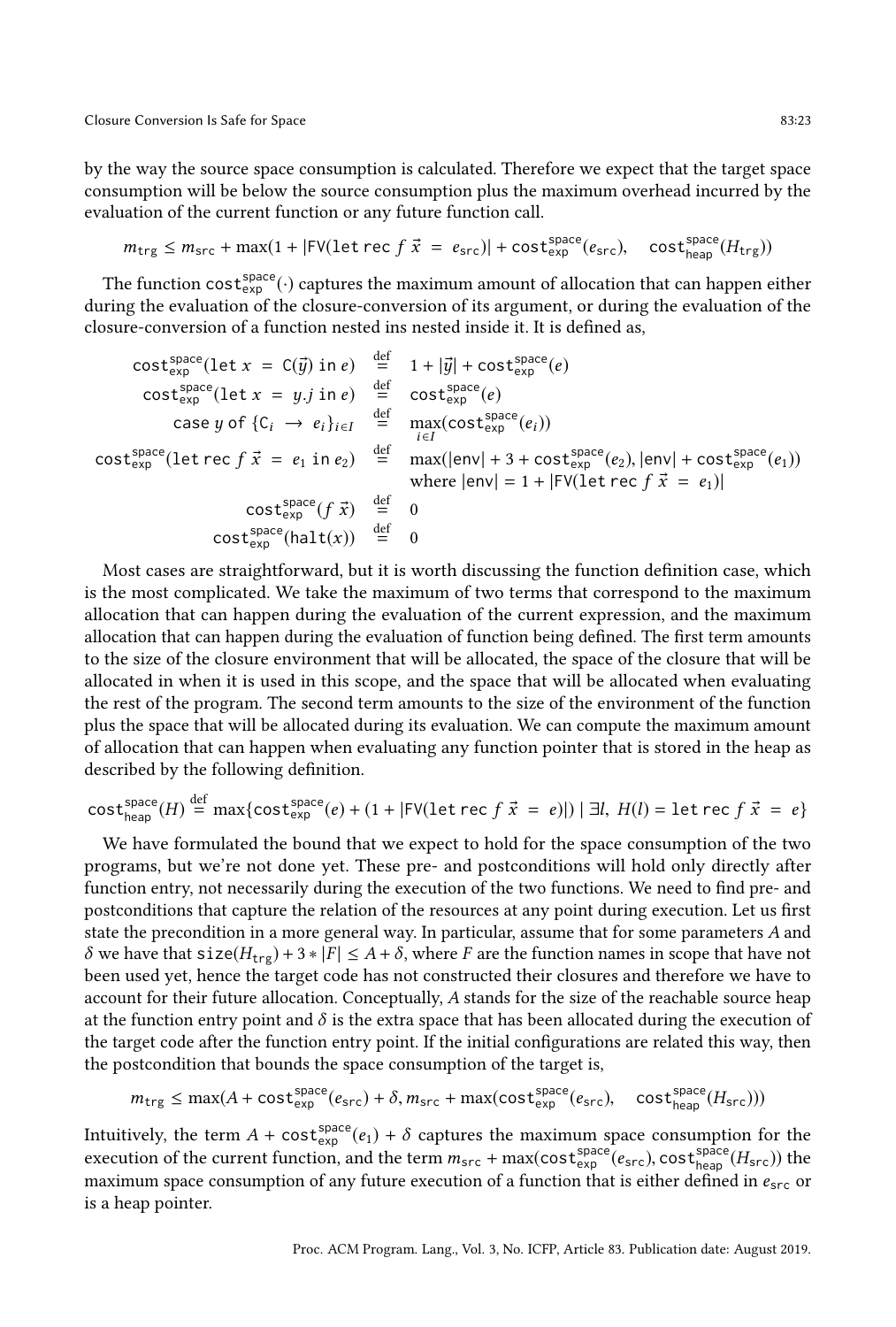We can now formulate the concrete pre- and postconditions that we wish to establish when proving closure conversion correct. The local pre- and postconditions are,

$$
P_L F A \delta (H_{src}, \sigma_{src}, e_{src}) (H_{trg}, \sigma_{trg}, e_{trg}) \stackrel{\text{def}}{=} \text{size}(H_{trg}) + 3 * |F| \le A + \delta
$$

$$
Q_{L} A \delta (H_{src}, \sigma_{src}, e_{src}) (c_{src}, m_{src}) (c_{trg}, m_{trg}) = c_{src} \le c_{trg} \le k_{time} * c_{trg} \wedge m_{trg} \le max(A + \text{cost}_{exp}^{space}(e_{src}) + \delta, m_{src} + \max(\text{cost}_{exp}^{space}(e_{src}), \text{cost}_{heap}^{space}(H_{src}))
$$

def

Note that the local pre- and postconditions are parameterized by  $A$ ,  $\delta$ , and F which will also be parameters to the proof of closure conversion.

The global pre- and postconditions are instances of the local ones that hold when considering the execution of whole functions. Hence, the parameter  $F$  will be instantiated with a singleton set containing the name of the function, have only one function name (the current,  $\delta$  with the size of the function's environment, and  $A$  with the size of the reachable portion of the heap upon function entry. The parameter  $F$  is the set of free variables that will be passed by the logical relation (not shown in its definition) to calculate the size of the closure environment.

$$
P_G F(H_{src}, \sigma_{src}, e_{src}) (H_{trg}, \sigma_{trg}, e_{trg}) \stackrel{\text{def}}{=} P_L F size_R(H_{src}) [FL_{env}(\sigma_{src}) [FV(e_{src})]] (1 + |F|) (H_{src}, \sigma_{src}, e_{src}) (H_{trg}, \sigma_{trg}, e_{trg})
$$

$$
Q_G F(H_{src}, \sigma_{src}, e_{src}) (c_{src}, m_{src}) (c_{trg}, m_{trg}) \stackrel{\text{def}}{=} Q_L size_R(H_{src}) [FL_{Env}(\sigma_{src}) [FV(e_{src})]] (1 + |F|) (H_{src}, \sigma_{src}, e_{src}) (c_{src}, m_{src}) (c_{trg}, m_{trg})
$$

#### 8.3 Correctness

The main correctness theorem states that the input and the output programs of closure conversion are related when evaluated in related heap-environment pairs. Our logical relation implies semantic preservation and establishes the resource bounds. In our proofs, we make the explicit assumption that the source program has unique bindings which are also disjoint from the free variables of the program, but leave these assumptions implicit in the paper presentation of the main theorem. As usual, in the fundamental theorem of the logical relation, we require that the environments are logically related, and we maintain this invariant throughout the proof. But in the case of closure conversion this relation holds only for the local environments, that contain parameters of the current function and locally defined variables, excluding newly defined functions that have not been used yet (because the closure-converter will not build the closure for a function until its first occurrence).

Recall the closure conversion judgment: Γ, Φ  $\vdash_{(\phi,\gamma)} e \leadsto \bar{e}$ . The environment Γ corresponds to the local variables and hence its contents will be related by the environment relation. The rest of the evaluation environment consists of the function names that have been defined locally but have not been used yet (given by the set dom( $\phi$ ) \ Γ)—hence the target code has not constructed their closures yet—and the free variables that are not local to the current scope (given by the global environment Φ) which correspond (in the target evaluation environment) to what is stored in the closure environment parameter.

Two additional environment invariants capture these relations for these parts of the environment. The first relation asserts that the variables in the global environment of the source program are logically related with the values stored in the closure environment of the target program.

$$
\mathcal{F} \mathcal{V}_{\beta}^{(k,j)} \Phi; \gamma \vdash \{P\} (\sigma_1, H_1) (\sigma_2, H_2) \{Q\} \stackrel{\text{def}}{=} \exists x_1, \ldots, x_n, v_1, \ldots, v_n, \Phi = [x_1, \ldots, x_n] \land H_2(\sigma_2(\gamma)) = C(v_1, \ldots, v_n) \land \land^{i \in [1,n]} \mathcal{V}_{\beta}^{(k,j)} \{P\} (\sigma(x_i), H_1) (v_i, H_2) \{Q\}
$$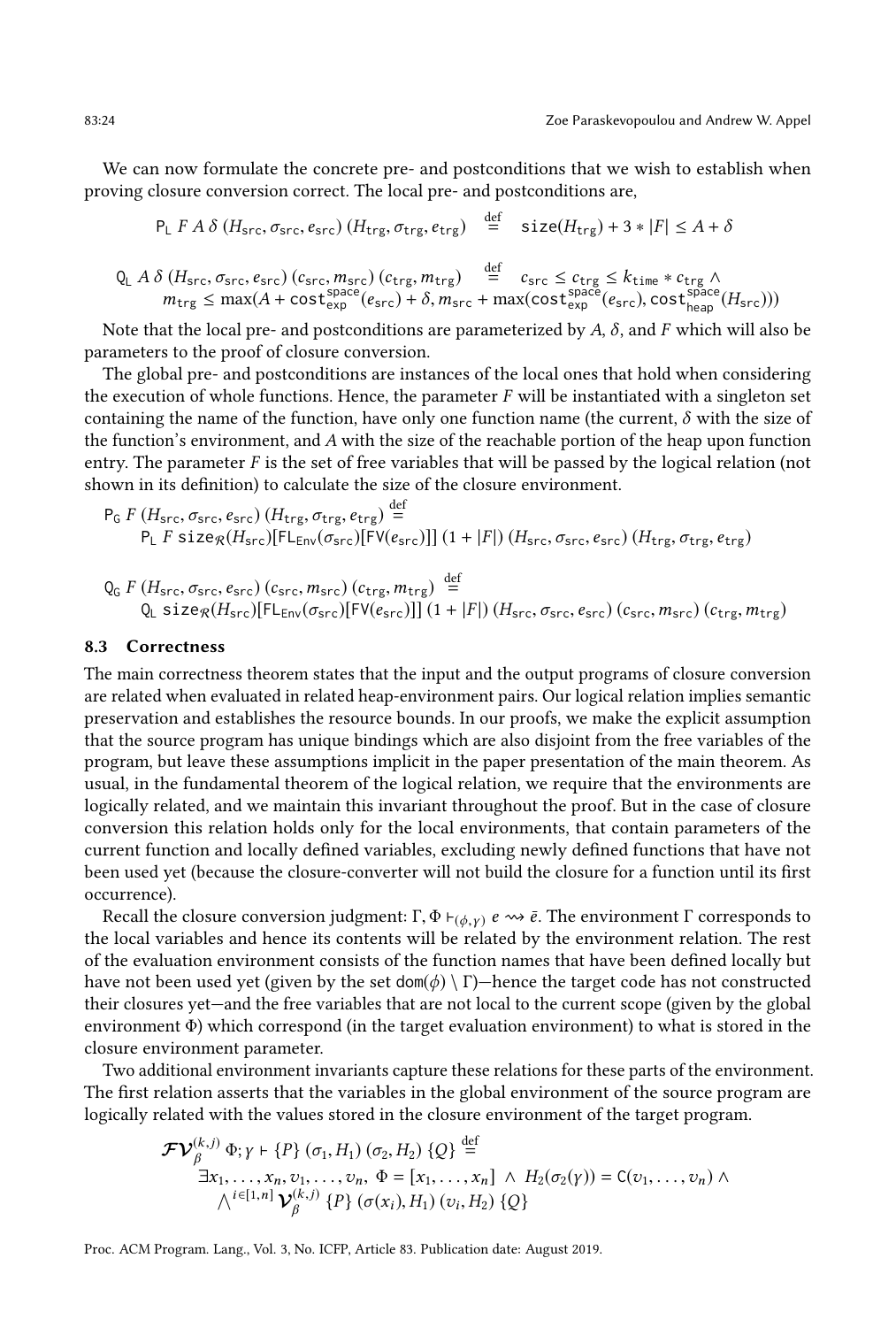Closure Conversion Is Safe for Space 83:25

In the same spirit we formulate a relation that connects the closures in the source with the closures that have not yet been constructed in the target.

$$
\mathcal{F}_{\beta}^{(k,j)} \Gamma; \phi \vdash \{P\} (\sigma_1, H_1) (\sigma_2, H_2) \{Q\} \stackrel{\text{def}}{=} \forall (f \in \text{dom}(\phi) \setminus \Gamma) l_f H_2', \quad \text{alloc}(H_2, C_{cc}(\sigma_2(f); \sigma_2(\phi(f)))) = (l_f, H_2') \Rightarrow \mathcal{V}_{\beta}^{(k,j)} \{P\} (\sigma_1(f), H_1) (l_f, H_2') \{Q\}
$$

The above relation asserts that the value of source environment for any of the function names in  $dom(\phi) \setminus \Gamma$  is logically related to a location that points to a freshly constructed target closure, whose code component is the value of the function name in the target environment, and the environment component is the name  $(\phi(f))$  of the closure environment that corresponds to f in the target environment. Maintaining this invariant allows us to reestablish the local environment relatedness after the target closure has been constructed and the function name has been added to the local environment.

Using the above invariants we can state and prove the fundamental theorem of our logical relation, that the closure conversion relation inhabits the logical relation for our choice of preand postconditions. We additionally require that the location renaming between the source and target heaps is injective at the reachable portion of its domain order to establish that the reachable portions of the two heaps are in bijection.

Theorem 8.1 (Correctness of Closure Conversion). Assume that

\n- \n
$$
\Gamma, \Phi \vdash_{(\phi, \gamma)} e \rightsquigarrow \bar{e}
$$
\n
\n- \n $\forall j, \quad \mathcal{G}_{\beta}^{(k,j)} \Gamma \vdash \{\mathsf{P}_{\mathsf{G}}\} \left( \sigma_{\text{src}}, H_{\text{src}} \right) \left( \sigma_{\text{trg}}, H_{\text{trg}} \right) \{ \mathsf{Q}_{\mathsf{G}} \}$ \n
\n- \n $\forall j, \quad \mathcal{F} \mathcal{V}_{\beta}^{(k,j)} \Phi; \gamma \vdash \{\mathsf{P}_{\mathsf{G}}\} \left( \sigma_{\text{src}}, H_{\text{src}} \right) \left( \sigma_{\text{trg}}, H_{\text{trg}} \right) \{ \mathsf{Q}_{\mathsf{G}} \}$ \n
\n- \n $\forall j, \quad \mathcal{F}_{\beta}^{(k,j)} \Gamma; \phi \vdash \{\mathsf{P}_{\mathsf{G}}\} \left( \sigma_{\text{src}}, H_{\text{src}} \right) \left( \sigma_{\text{trg}}, H_{\text{trg}} \right) \{ \mathsf{Q}_{\mathsf{G}} \}$ \n
\n

and let  $F = \text{dom}(\phi) \setminus \Gamma$ . Then for all j  $A \delta$ ,  $C^{(k,j)}$  {P<sub>G</sub>; P<sub>L</sub>  $F A \delta$ } ( $H_{src}, \sigma_{src}, e$ ) ( $H_{trg}, \sigma_{trg}, \bar{e}$ ) {Q<sub>G</sub>; Q<sub>L</sub>  $A \delta$ }.

Doing the proof amounts to showing that the concrete bounds satisfy the compatibility requirements, then applying the compatibility properties of the logical relation to relate the contexts generated by the closure conversion with those of the source program, and finally, for the inductive cases of the proof, applying the inductive hypothesis (the proof is by induction on the step-index and then by case analysis on the expression). The application case is almost immediate using the environment relation. The abstraction case requires us to show that the closures we are allocating are related which we obtain from the induction hypothesis and the fact that the size bound holds upon function entry.

Now consider a complete program, one without free variables. If it terminates, the closureconverted program terminates, the result is correct, and the resource bound is satisfied: it is safe for space and safe for time.

Corollary 8.2 (Correctness of Closure Conversion, top-level, termination).

If  $e \rightsquigarrow \overline{e}$  and  $e \Downarrow_{\text{src}}^{(c_1, m_1)} (v_1, H_1)$ , then there exist  $v_2$ ,  $H_2$ ,  $c_2$ ,  $m_2$ ,  $\beta$  such that a.) the target terminates  $\bar{e}$   $\downarrow$   $\downarrow$   $\downarrow$   $\downarrow$   $\downarrow$   $\downarrow$   $\downarrow$   $\downarrow$   $\downarrow$   $\downarrow$   $\downarrow$   $\downarrow$   $\downarrow$   $\downarrow$   $\downarrow$   $\downarrow$   $\downarrow$   $\downarrow$   $\downarrow$   $\downarrow$   $\downarrow$   $\downarrow$   $\downarrow$   $\downarrow$   $\downarrow$   $\downarrow$   $\downarrow$   $\downarrow$   $\downarrow$   $\downarrow$   $\downarrow$   $\downarrow$   $\downarrow$   $\downarrow$ and c). the resource consumption for time and space is preserved:  $c_1 \le c_2 \le k_{\text{time}} * c_1$  and  $m_2 \le k_{\text{time}}$  $m_1 + \text{cost}^{\text{space}}_{\text{exp}}(e) + 1.$ 

If the source program diverges, the closure converted program must also diverge, and if the source program runs in bounded space then the target must run in correspondingly bounded space.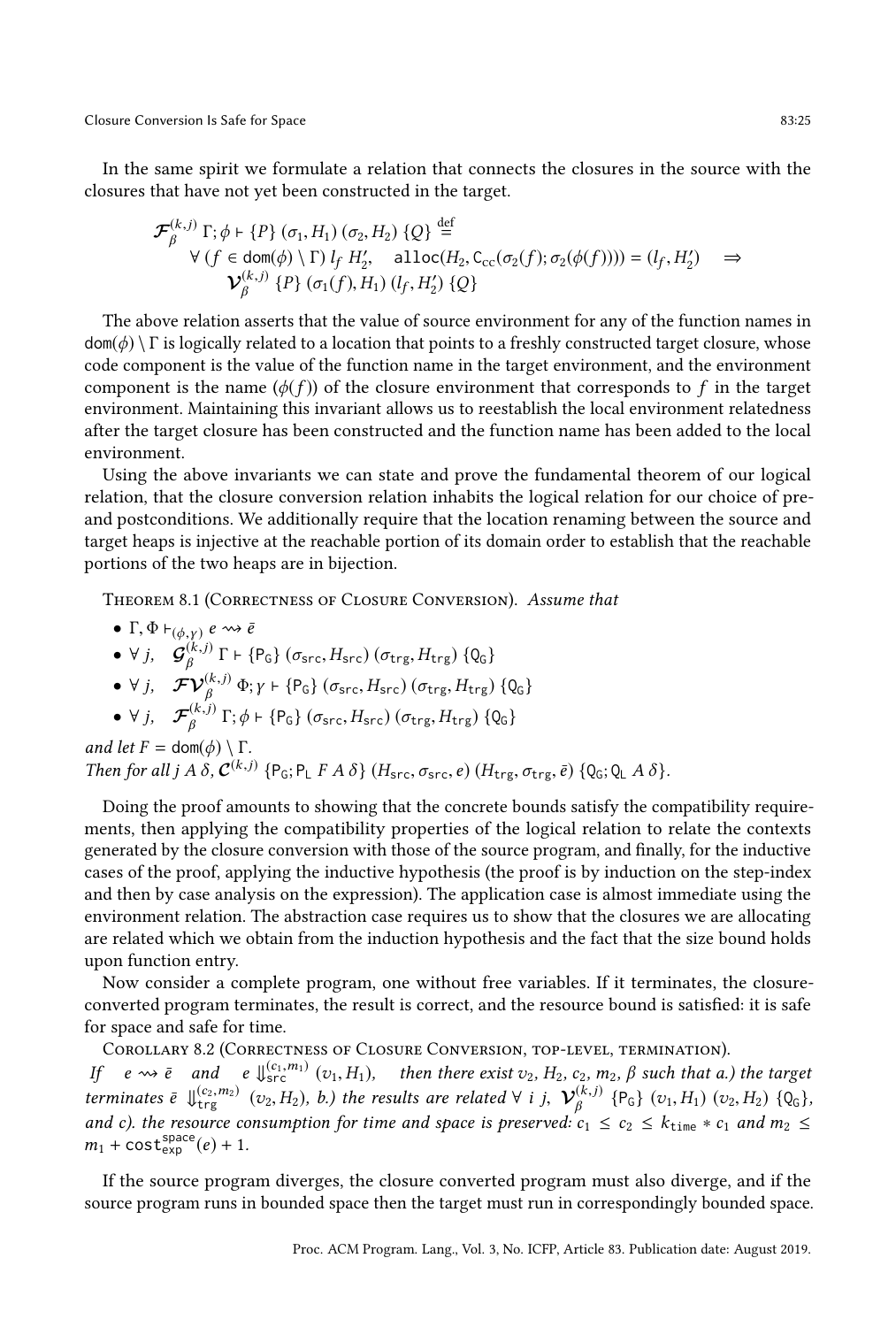Corollary 8.3 (Correctness of Closure Conversion, top-level, divergence). If  $e \rightsquigarrow \tilde{e}$  and  $e \parallel_{src}^{m_1}$  then there exists  $m_2$  such that the target diverges  $\tilde{e} \parallel_{trg}^{m_2}$  and  $m_2 \le m_1 +$  $\textsf{cost}^\textsf{space}_{\textsf{exp}}(e) + 1.$ 

Coq Development. Our results have all been fully formalized in the Coq proof assistant. The length of the main closure conversion proof is 1855 lines and the logical relation framework along with the compatibility lemmas is 1815 lines of specification code and 1921 lines of proof code.

Compositionality. We have presented a resource-safety proof for closure conversion. For a provably resource-preserving compiler we have to establish this result for all the passes of the compiler and compose the proofs to get and end-to-end theorem. Unfortunately, composition cannot happen at the level of logical relations.

Consider the symmetric version of this logical relation (in which function calls are the same in the source and target programs). This relation is, in fact, an equivalence relation, and one can verify multiple passes individually and derive that the composition of the passes inhabits the logical relation. However, the "symmetric version" does not compose with the closure-conversion logical relation and therefore the reasoning can not be carried out end-to-end at the level of logical relations. Composition can still happen at the level of top-level corollaries, using a weaker notion of value refinement, and applies only to whole-program compilation.

# <span id="page-25-0"></span>9 RELATED WORK

Space-safety of Program Transformations. Others have already observed that program transformations ought to be safe with respect to their resource consumption. [Minamide](#page-28-6) [\[1999\]](#page-28-6) proves space-safety of the CPS transformation by showing, using a forward simulation argument, that CPS preserves the size of the reachable portion in the heap within a constant factor.

Improvement theory [\[Sands 1992,](#page-28-13) [1998\]](#page-28-14) can be used to characterize transformations guaranteed to never worsen the asymptotic complexity of a program with respect to a particular resource. A program is called an improvement of another if its execution is more efficient with respect to a particular resource in any given program context. To show that a transformation is resource-safe it suffices to show that local steps of the transformation inhabit a particular improvement relation. This technique has been studied both in the context of time-safety and space-safety [\[Gustavsson](#page-27-12) [and Sands 1999,](#page-27-12) [2001\]](#page-27-13). Theory of space improvement has only been applied to local transformations.

Resource Bound Certification. Source resource consumption bounds can be certified by showing that they are preserved through the compilation pipeline. [Crary and Weirich](#page-27-3) [\[2000\]](#page-27-3) present a decidable type system capable of establishing upper bounds on resource consumption of programs and they show that these bounds are preserved all the way to assembly language. They do so by introducing a virtual clock that winds down at every function application. Although this technique suffices to show preservation of time, it does not scale to space usage in a garbage collected setting. Since memory does not grow monotonically, "ticks" cannot capture space consumption.

Certified space-preserving compilers for imperative languages exist as well, but employ proof techniques that do not directly apply to functional programs and higher-order state. [Carbonneaux](#page-27-14) [et al.](#page-27-14) [\[2014\]](#page-27-14) prove that stack-space bounds for C programs are preserved through CompCert by extending the trace preservation proof of the compiler to also prove stack space consumption. [Amadio and Régis-Gianas](#page-27-15) [\[2012\]](#page-27-15) show that the labelling method, an instrumentation technique for monitoring resources the program consumes, is preserved through a compilation chain. The labels of the source program can be used to reason about its execution time, allowing for end-to-end bound certification. [Besson et al.](#page-27-16) [\[2017\]](#page-27-16) extend the semantics and the proof of CompCert to verify that memory consumption is preserved.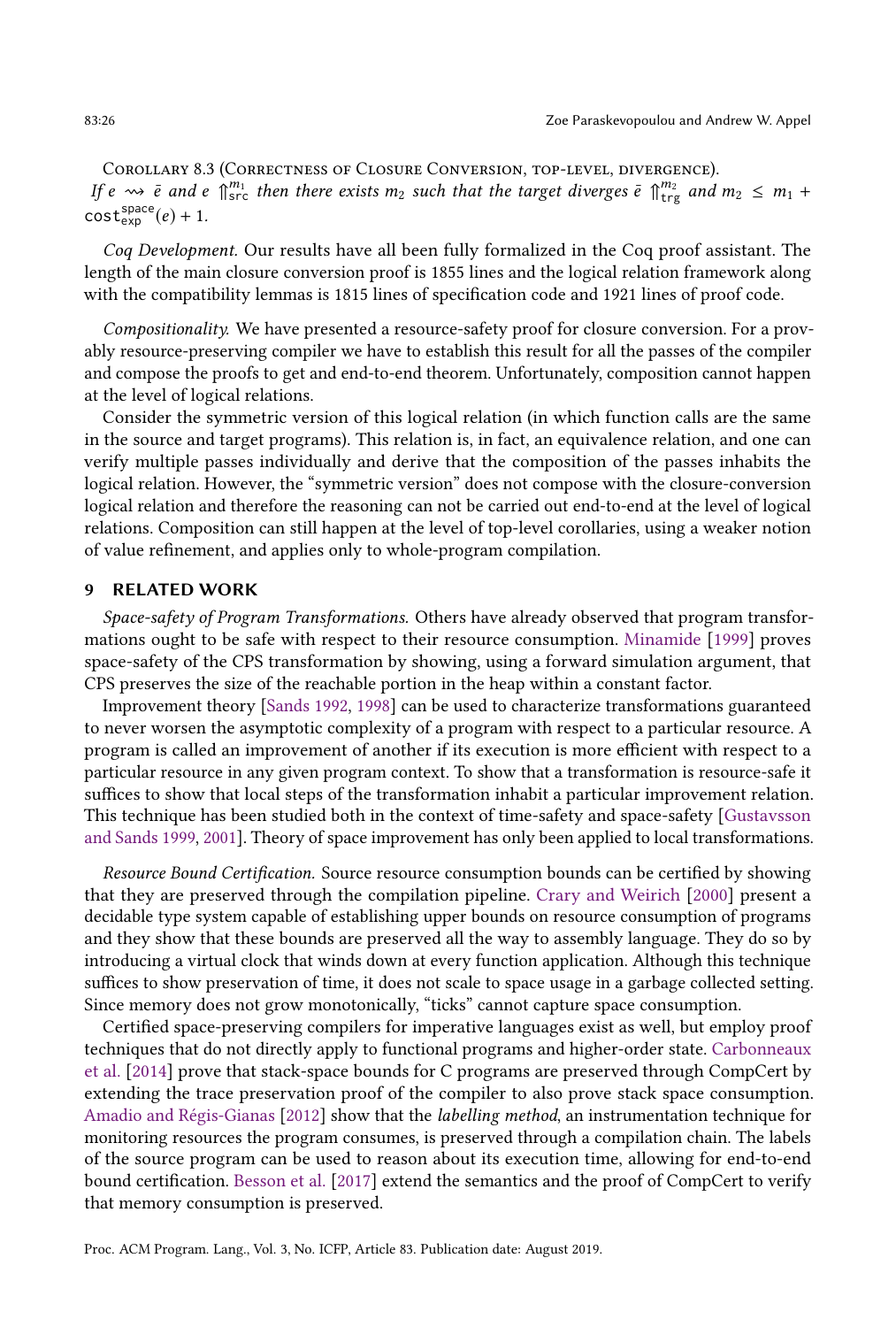Source Cost Analysis. Source-level cost analysis is complementary to the work presented in this paper. Most related to our work are techniques that apply to higher-order functional languages and support time and space usage [\[Jost et al.](#page-27-1) [2010\]](#page-27-1), and garbage collection [\[Albert et al.](#page-27-2) [2010;](#page-27-2) [Unnikrishnan and Stoller 2009\]](#page-28-5).

Relational cost analysis is technically related to our work, as it relates the resource consumption of the execution of two programs. Çiçek et al. [2017;](#page-27-17) [2016;](#page-27-18) [2015](#page-27-19) develop type-and-effect refinement type systems capable of establishing upper bounds for the resource consumption of two programs (or two executions of the same program), and their applications include analysis of the cost of incremental computation and reasoning about side-channel freedom. The technical background of this line of work is similar to ours and we drew inspiration from it when designing this framework. The soundness proof of the type systems uses a logical relation that relates the final values of the computation, as well as the resource consumption of the two programs.

Garbage Collection Specification. Our formalization of garbage collection is inspired by the one presented by [Morrisett and Harper](#page-28-15) [\[1997\]](#page-28-15) in their formalization of an abstract machine for a functional language that allows the heap to be garbage collected nondeterministically. Our specification of garbage collection is similar to theirs, with the addition that we require the heap to be fully garbage collected which is require to prove the bounds.

Logical Relations. The applications of logical relations to correctness of program transformations have been studied widely. Our logical relation is unusual in that is supports reasoning in presence of garbage collection. [Hur and Dreyer](#page-27-20) [\[2011\]](#page-27-20) observed that Kripke logical relations are not directly compatible with garbage collection because of the heap monotonicity requirement that is violated in presence of garbage collection. They address that by the means of logical memories in which locations are never deallocated. Logical memories are connected to physical memories by a lookup table that specifies whether a location is live in the physical memory and which physical location it corresponds. Our solution is to close our relation over all isomorphic heaps, hence guaranteeing that related computations will be related for future, possibly garbage-collected, heaps.

Our notion of global vs. local conditions resembles the concepts of local and global knowledge in parametric bisimulations [\[Hur et al.](#page-27-21) [2012;](#page-27-21) [Neis et al.](#page-28-3) [2015\]](#page-28-3). Local knowledge, similar to local preand postconditions in our case, represents the relations known to hold locally during the proofs. In contrast, global knowledge characterizes what values are equivalent in general, much as our global conditions characterize what is globally true about the execution of programs.

#### <span id="page-26-0"></span>10 CONCLUSION

We have presented the first formal proof that closure conversion with flat closure representation is safe for space (as well as correct with respect to evaluation semantics). To do so we devised a logical relation that allows us to reason compositionally about intensional properties of programs along with extensional ones. Compared to known limitations of standard logical relations, our new relation gives the ability to reason about resource preservation in presence of garbage collected heaps, and the reasoning can be extended to diverging source programs.

#### ACKNOWLEDGMENTS

This material is based upon work supported by the National Science Foundation under Grants CCF-1407794 and CCF-1521602. Any opinions, findings, and conclusions or recommendations expressed in this material are those of the authors and do not necessarily reflect the views of the National Science Foundation.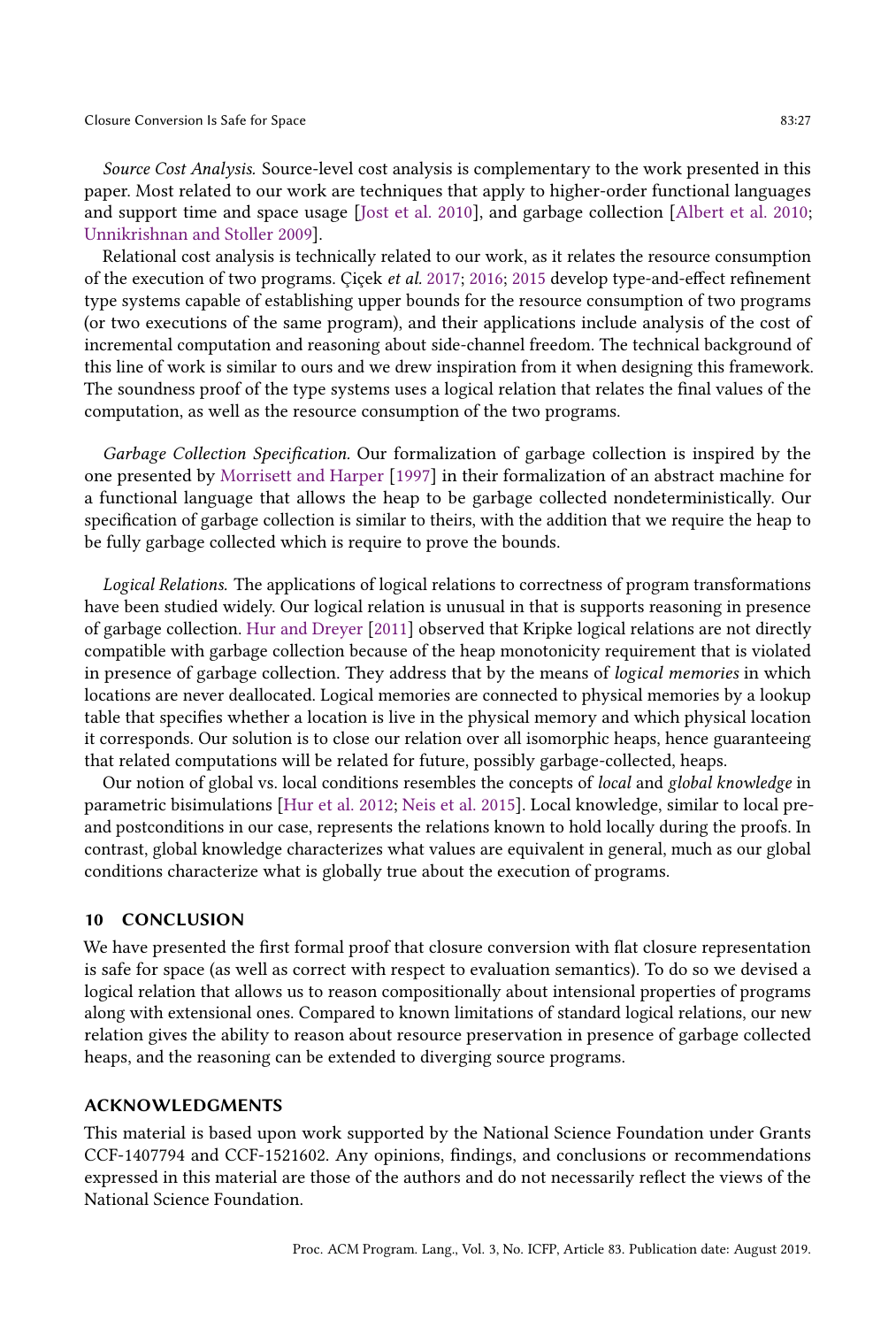## REFERENCES

- <span id="page-27-2"></span>Elvira Albert, Samir Genaim, and Miguel Gómez-Zamalloa. 2010. Parametric Inference of Memory Requirements for Garbage Collected Languages. In Proceedings of the 2010 International Symposium on Memory Management (ISMM '10). ACM, New York, NY, USA, 121-130. <https://doi.org/10.1145/1806651.1806671>
- <span id="page-27-15"></span>Roberto M. Amadio and Yann Régis-Gianas. 2012. Certifying and Reasoning on Cost Annotations of Functional Programs. In Proceedings of the Second International Conference on Foundational and Practical Aspects of Resource Analysis (FOPARA'11). Springer-Verlag, Berlin, Heidelberg, 72-89. [https://doi.org/10.1007/978-3-642-32495-6\\_5](https://doi.org/10.1007/978-3-642-32495-6_5)
- <span id="page-27-6"></span>Abhishek Anand, Andrew W. Appel, John Gregory Morrisett, Zoe Paraskevopoulou, Randy Pollack, Olivier Savary Bélanger, Matthieu Sozeau, and Matthew Weaver. 2017. CertiCoq : A verified compiler for Coq. In CoqPL'17: The Third International Workshop on Coq for Programming Languages. 2.
- <span id="page-27-4"></span>Andrew W. Appel. 1992. Compiling with Continuations. Cambridge University Press, New York.
- <span id="page-27-11"></span>Andrew W. Appel and Marcelo J. R. Gonçalves. 1993. Hash-consing garbage collection. Technical Report CS-TR-412-93. Princeton University Department of Computer Science.
- <span id="page-27-7"></span>Andrew W. Appel and Trevor Jim. 1989. Continuation-Passing, Closure-Passing Style. In 16th ACM Symp. on Principles of Programming Languages. ACM Press, New York, 293-302.
- <span id="page-27-10"></span>Andrew W. Appel and Zhong Shao. 1996. Empirical and Analytic Study of Stack Versus Heap Cost for Languages with Closures. J. Funct. Program. 6 (01 1996), 47-74. <https://doi.org/10.1017/S095679680000157X>
- <span id="page-27-16"></span>Frédéric Besson, Sandrine Blazy, and Pierre Wilke. 2017. CompCertS: A Memory-Aware Verified C Compiler using Pointer as Integer Semantics. In ITP 2017 - 8th International Conference on Interactive Theorem Proving (ITP 2017: Interactive Theorem Proving), Vol. 10499. Springer, Brasilia, Brazil, 81-97. [https://doi.org/10.1007/978-3-319-66107-0\\_6](https://doi.org/10.1007/978-3-319-66107-0_6)
- <span id="page-27-14"></span>Quentin Carbonneaux, Jan Hoffmann, Tahina Ramananandro, and Zhong Shao. 2014. End-to-end Verification of Stack-space Bounds for C Programs. SIGPLAN Not. 49, 6 (June 2014), 270-281. <https://doi.org/10.1145/2666356.2594301>
- <span id="page-27-17"></span>Ezgi Çiçek, Gilles Barthe, Marco Gaboardi, Deepak Garg, and Jan Hoffmann. 2017. Relational Cost Analysis. In Proceedings of the 44th ACM SIGPLAN Symposium on Principles of Programming Languages (POPL 2017). ACM, New York, NY, USA, 316-329. <https://doi.org/10.1145/3009837.3009858>
- <span id="page-27-18"></span>Ezgi Çiçek, Zoe Paraskevopoulou, and Deepak Garg. 2016. A Type Theory for Incremental Computational Complexity with Control Flow Changes. In Proceedings of the 21st ACM SIGPLAN International Conference on Functional Programming (ICFP 2016). ACM, New York, NY, USA, 132-145. <https://doi.org/10.1145/2951913.2951950>
- <span id="page-27-19"></span>Ezgi Çiçek, Deepak Garg, and Umut Acar. 2015. Refinement Types for Incremental Computational Complexity. In Programming Languages and Systems, Jan Vitek (Ed.). Springer, Heidelberg, 406-431.
- <span id="page-27-3"></span>Karl Crary and Stephanie Weirich. 2000. Resource Bound Certification. In Proceedings of the 27th ACM SIGPLAN-SIGACT Symposium on Principles of Programming Languages (POPL '00). ACM, New York, NY, USA, 184-198. [https://doi.org/10.](https://doi.org/10.1145/325694.325716) [1145/325694.325716](https://doi.org/10.1145/325694.325716)
- <span id="page-27-9"></span>Amer Diwan, Eliot Moss, and Richard Hudson. 1992. Compiler Support for Garbage Collection in a Statically Typed Language. In Proceedings of the ACM SIGPLAN 1992 Conference on Programming Language Design and Implementation (PLDI '92). ACM, New York, NY, USA, 273-282. <https://doi.org/10.1145/143095.143140>
- <span id="page-27-5"></span>Vyacheslav Egorov. 2012. Grokking V8 closures for fun (and profit?). [https://mrale.ph/blog/2012/09/23/grokking-v8-closures](https://mrale.ph/blog/2012/09/23/grokking-v8-closures-for-fun.html/)[for-fun.html/.](https://mrale.ph/blog/2012/09/23/grokking-v8-closures-for-fun.html/)
- <span id="page-27-8"></span>David Glasser. 2013. An interesting kind of JavaScript memory leak. [https://blog.meteor.com/an-interesting-kind-of](https://blog.meteor.com/an-interesting-kind-of-javascript-memory-leak-8b47d2e7f156/)[javascript-memory-leak-8b47d2e7f156/.](https://blog.meteor.com/an-interesting-kind-of-javascript-memory-leak-8b47d2e7f156/)
- <span id="page-27-12"></span>Jörgen Gustavsson and David Sands. 1999. A Foundation for Space-Safe Transformations of Call-by-Need Programs. Electronic Notes in Theoretical Computer Science 26 (1999), 69 - 86. [https://doi.org/10.1016/S1571-0661\(05\)80284-1](https://doi.org/10.1016/S1571-0661(05)80284-1) HOOTS '99, Higher Order Operational Techniques in Semantics.
- <span id="page-27-13"></span>Jörgen Gustavsson and David Sands. 2001. Possibilities and Limitations of Call-by-need Space Improvement. In Proceedings of the Sixth ACM SIGPLAN International Conference on Functional Programming (ICFP '01). ACM, New York, NY, USA, 265-276. <https://doi.org/10.1145/507635.507667>
- <span id="page-27-0"></span>Jan Hoffmann, Ankush Das, and Shu-Chun Weng. 2017. Towards Automatic Resource Bound Analysis for OCaml. In Proceedings of the 44th ACM SIGPLAN Symposium on Principles of Programming Languages (POPL 2017). ACM, New York, NY, USA, 359-373. <https://doi.org/10.1145/3009837.3009842>
- <span id="page-27-20"></span>Chung-Kil Hur and Derek Dreyer. 2011. A Kripke Logical Relation Between ML and Assembly. In Proceedings of the 38th Annual ACM SIGPLAN-SIGACT Symposium on Principles of Programming Languages (POPL '11). ACM, New York, NY, USA, 133-146. <https://doi.org/10.1145/1926385.1926402>
- <span id="page-27-21"></span>Chung-Kil Hur, Derek Dreyer, Georg Neis, and Viktor Vafeiadis. 2012. The Marriage of Bisimulations and Kripke Logical Relations. In Proceedings of the 39th Annual ACM SIGPLAN-SIGACT Symposium on Principles of Programming Languages (POPL '12). ACM, New York, NY, USA, 59-72. <https://doi.org/10.1145/2103656.2103666>
- <span id="page-27-1"></span>Steffen Jost, Kevin Hammond, Hans-Wolfgang Loidl, and Martin Hofmann. 2010. Static Determination of Quantitative Resource Usage for Higher-order Programs. In Proceedings of the 37th Annual ACM SIGPLAN-SIGACT Symposium on

Proc. ACM Program. Lang., Vol. 3, No. ICFP, Article 83. Publication date: August 2019.